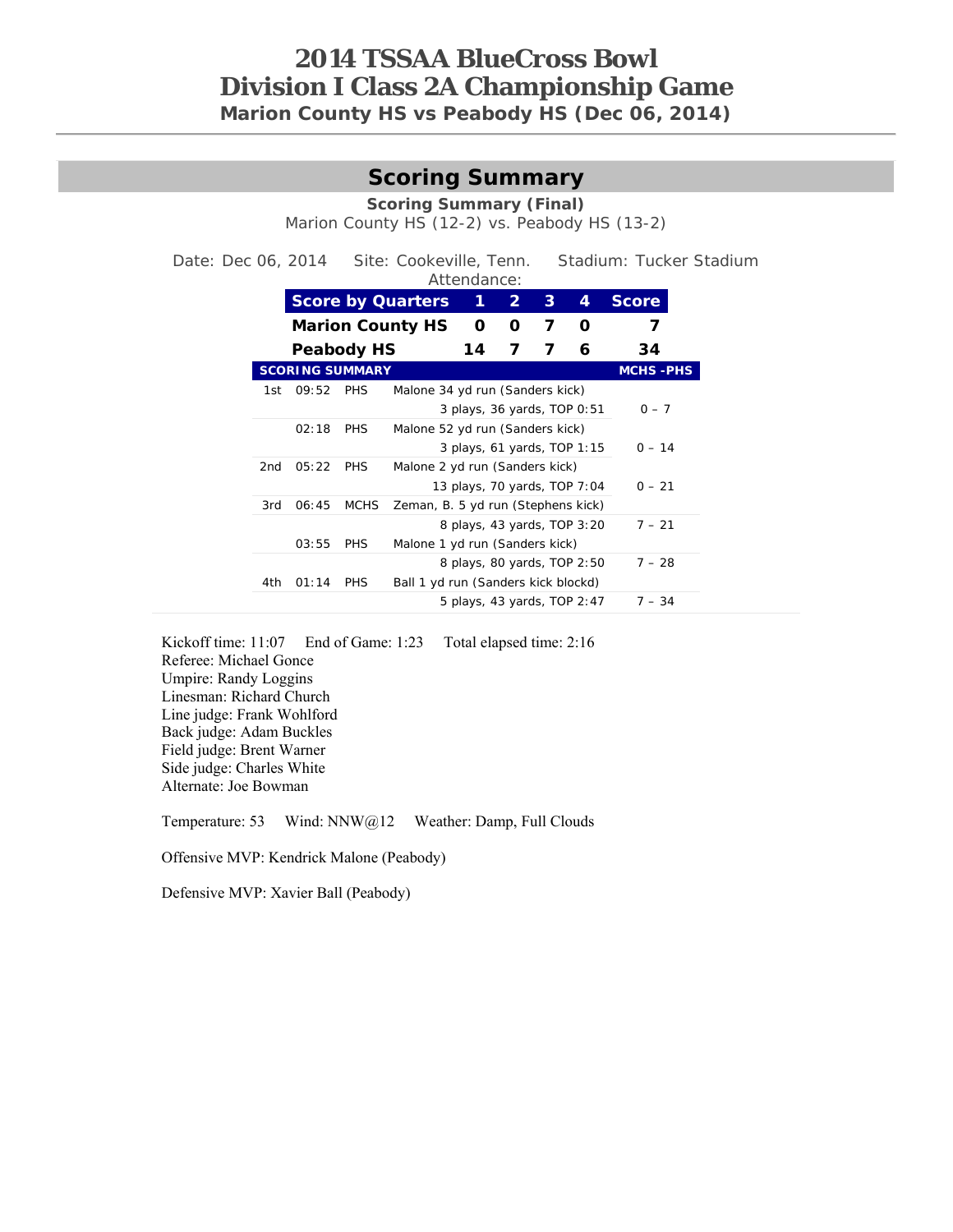# **Team Statistics**

**Team Statistics (Final)** 

| <b>Team Totals</b>                                                          | <b>MCHS</b>    | <b>PHS</b>         |
|-----------------------------------------------------------------------------|----------------|--------------------|
| <b>FIRST DOWNS</b>                                                          | 14             | 17                 |
| Rushing                                                                     | 13             | 13                 |
| Passing                                                                     | 1              | 3                  |
| Penalty                                                                     | $\mathsf O$    | $\mathbf{1}$       |
| <b>NET YARDS RUSHING</b>                                                    | 211            | 285                |
| <b>Rushing Attempts</b>                                                     | 46             | 46                 |
| Average Per Rush                                                            | 4.6            | 6.2                |
| Rushing Touchdowns                                                          | 1              | 5                  |
| Yards Gained Rushing                                                        | 224            | 321                |
| Yards Lost Rushing                                                          | 13             | 36                 |
| <b>NET YARDS PASSING</b>                                                    | 36             | 62                 |
| Completions-Attempts-Int                                                    | $4 - 12 - 1$   | $7 - 8 - 0$        |
| Average Per Attempt                                                         | 3.0            | 7.8                |
| Average Per Completion                                                      | 9.0            | 8.9                |
| Passing Touchdowns                                                          | $\mathbf 0$    | $\mathbf 0$        |
| <b>TOTAL OFFENSE YARDS</b>                                                  | 247            | 347                |
| Total offense plays                                                         | 58             | 54                 |
| Average Gain Per Play                                                       | 4.3            | 6.4                |
| <b>Fumbles: Number-Lost</b>                                                 | $4 - 3$        | $0-0$              |
| <b>Penalties: Number-Yards</b>                                              | $2 - 20$       | $3 - 25$           |
| <b>PUNTS-YARDS</b>                                                          | $3 - 114$      | $4 - 132$          |
| Average Yards Per Punt                                                      | 38.0           | 33.0               |
| Net Yards Per Punt                                                          | 28.3           | 28.0               |
| Inside 20                                                                   | 1              | 1                  |
| $50+Yards$                                                                  | 0              | $\mathbf 0$        |
| Touchbacks                                                                  | 0              | 1                  |
| Fair catch                                                                  | $\mathbf{O}$   | 2                  |
| <b>KICKOFFS-YARDS</b>                                                       | $2 - 120$      | $6 - 304$          |
| Average Yards Per Kickoff                                                   | 60.0           | 50.7               |
| Net Yards Per Kickoff                                                       | 40.0           | 33.0               |
| Touchbacks                                                                  | $\overline{2}$ | 2                  |
| Punt returns: Number-Yards-TD                                               | $0 - 0 - 0$    | $1 - 29 - 0$       |
| Average Per Return                                                          | 0.0            | 29.0               |
|                                                                             | $4 - 66 - 0$   | $0 - 0 - 0$        |
| Kickoff returns: Number-Yds-TD<br>Average Per Return                        | 16.5           |                    |
|                                                                             | $0 - 0 - 0$    | 0.0<br>$1 - 0 - 0$ |
| <b>Interceptions: Number-Yds-TD</b><br><b>Fumble Returns: Number-Yds-TD</b> | $0 - 0 - 0$    | $0 - 0 - 0$        |
| <b>Miscellaneous Yards</b>                                                  |                |                    |
| <b>Possession Time</b>                                                      | 0              | 0<br>27:06         |
| 1st Quarter                                                                 | 20:54<br>5:18  | 6:42               |
|                                                                             |                |                    |
| 2nd Quarter<br>3rd Quarter                                                  | 5:03           | 6:57               |
|                                                                             | 7:15           | 4:45               |
| 4th Quarter                                                                 | 3:18           | 8:42               |
| <b>Third-Down Conversions</b>                                               | 3 of 10        | 5 of 9             |
| <b>Fourth-Down Conversions</b>                                              | $1$ of $3$     | $0$ of $0$         |
| <b>Red-Zone Scores-Chances</b>                                              | $1 - 1$        | $3 - 3$            |
| Touchdowns                                                                  | $1 - 1$        | $3 - 3$            |
| Field goals                                                                 | $0 - 1$        | $0 - 3$            |
| Sacks By: Number-Yards                                                      | $1 - 15$       | $0 - 0$            |
| <b>PAT Kicks</b>                                                            | $1 - 1$        | $4 - 5$            |
| <b>Field Goals</b>                                                          | $0-0$          | $0-0$              |
| <b>Points off turnovers</b>                                                 | 0              | 13                 |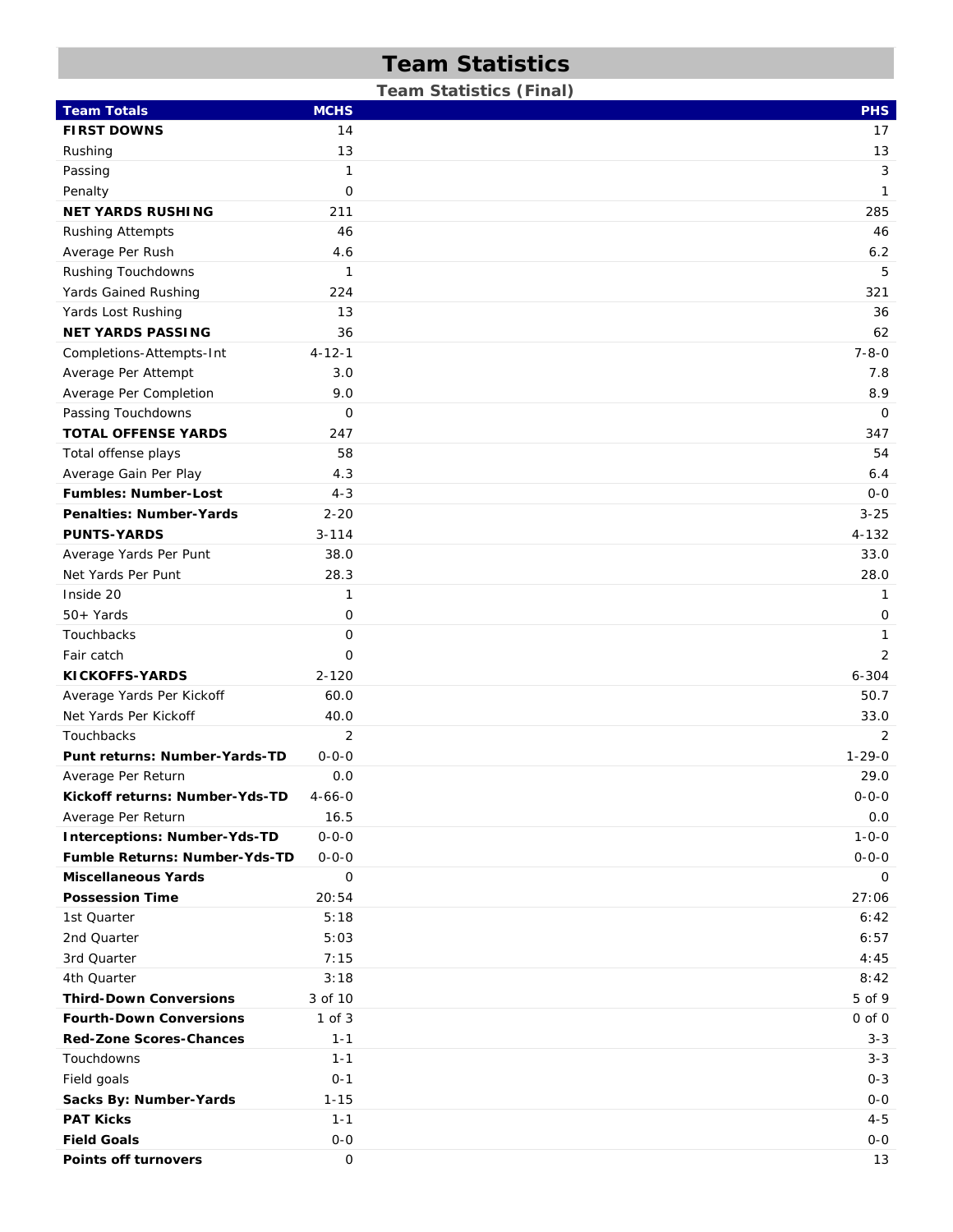## **Individual Statistics**

**Individual Statistics (Final)** 

### **Marion County HS Peabody HS**

| <b>RUSHING</b> | No. | Gain          | <b>Loss</b>   | <b>Net</b> | TD | Lg. | Avg.   |
|----------------|-----|---------------|---------------|------------|----|-----|--------|
| Zeman, B.      | 28  | 135           | $\mathcal{P}$ | 133        | 1  | 18  | 4.8    |
| <b>Brooks</b>  | 8   | 68            | 1             | 67         | O  | 41  | 8.4    |
| Henderson      | 6   | 19            | 4             | 15         | O  | 9   | 2.5    |
| Massengale     | 2   | $\mathcal{P}$ | 3             | $-1$       | O  | 4   | $-0.5$ |
| TEAM           | 2   | O             | 3             | -3         | O  | O   | $-1.5$ |
| Totals         | 46  | つつ4           | 13            | 211        | 1  | 41  | 4.6    |

|            | <b>PASSING</b> Cmp-Att-Int Yds TD Long Sack |     |   |    |  |
|------------|---------------------------------------------|-----|---|----|--|
| Massengale | $4 - 12 - 1$                                | 36. |   | 22 |  |
| Totals     | $4 - 12 - 1$                                | 36  | n |    |  |

| <b>RECEIVING</b> | No. | - Yds | .TD | La |
|------------------|-----|-------|-----|----|
| Henderson        | 2   |       | O   | 8  |
| Zeman, B.        | 1   | つつ    | ∩   | つつ |
| Phillips         | 1   | 5     | O   | 5  |
| Totals           |     | 36    | O   | つつ |

| PUNTING No. Yds Avg Long In20 TB |            |    |                  |
|----------------------------------|------------|----|------------------|
| Henderson                        | 3 114 38.0 | 43 | $\left( \right)$ |
| Totals                           | 3 114 38.0 | 43 | O                |

|                              |     | <b>Punts</b> |              |   | <b>Kickoffs</b>  |    |   | Intercept |      |  |
|------------------------------|-----|--------------|--------------|---|------------------|----|---|-----------|------|--|
| <b>ALL</b><br><b>RETURNS</b> | No. | Yds          | Lg -         |   | No Yds Lg No Yds |    |   |           | - La |  |
| Henderson                    | O   | <sup>o</sup> | <sup>o</sup> | 3 | 61               | 38 | O |           |      |  |
| Kelley                       | O   | $\Omega$     | $\Omega$     | 1 | 5.               | 5. | O |           | 0    |  |
| Totals                       | Ω   | O            | O            | 4 | 66.              | 38 | O |           |      |  |

| <b>ALL PURPOSE</b> | <b>Rush</b> | <b>Rcv</b> | <b>KR</b> | <b>PR</b> | 1R | Total |
|--------------------|-------------|------------|-----------|-----------|----|-------|
| Zeman, B.          | 133         | 22         | O         | O         | Ω  | 155   |
| Henderson          | 15          | 9          | 61        | O         | O  | 85    |
| <b>Brooks</b>      | 67          | O          | O         | O         | O  | 67    |
| Phillips           | O           | 5          | O         | O         | U  | 5     |
| Kelley             | O           | O          | 5         | O         | O  | 5     |
| Massengale         | -1          | O          | O         | O         | O  | $-1$  |
| TEAM               | -3          | O          | O         | O         | O  | -3    |
| Totals             | 211         | 36         | 66        | O         | ∩  | 313   |

### **FIELD GOAL ATTEMPTS FIELD GOAL ATTEMPTS**

| KICKOFFS No. Yds TB OB Avg. |       |               |          |       |
|-----------------------------|-------|---------------|----------|-------|
| Stephens                    | - 120 | $\mathcal{L}$ | $\Omega$ | -60 O |

| <b>RUSHING</b> | No. |     | Gain Loss Net |      | <b>TD</b> | La | Avg. |
|----------------|-----|-----|---------------|------|-----------|----|------|
| Malone         | 25  | 203 | 23            | 180  | 4         | 52 | 7.2  |
| Johnson        | 15  | 75  | 9             | 66   | O         | 18 | 44   |
| Ball           | 5   | 43  | O             | 43   | 1         | 35 | 8.6  |
| <b>TEAM</b>    | 1   | O   | 4             | $-4$ | O         | ∩  | -4.0 |
| Totals         | 46  | 321 | 36            | 285  | 5.        | 52 | 6.2  |

|        | <b>PASSING Cmp-Att-Int Yds TD Long Sack</b> |     |    |  |
|--------|---------------------------------------------|-----|----|--|
| Malone | 7-8-0                                       | 62. | 29 |  |
| Totals | 7-8-0                                       | 62  | 29 |  |

| <b>RECEIVING No. Yds TD</b> |   |     |          | La  |
|-----------------------------|---|-----|----------|-----|
| Penn                        |   | 52. | $\Omega$ | -29 |
| Goodwin                     | 3 | 10  | O        |     |
| Totals                      |   | 62  |          | 29  |

| PUNTING No. Yds Avg Long In20 TB |            |      |              |  |
|----------------------------------|------------|------|--------------|--|
| Sanders                          | 4 132 33.0 | - 40 | $\sim$ 1     |  |
| Totals                           | 4 132 33.0 | -40  | $\mathbf{1}$ |  |

|                              |     | <b>Punts</b>               |          |              | <b>Kickoffs</b> |              | Intercept |   |                  |
|------------------------------|-----|----------------------------|----------|--------------|-----------------|--------------|-----------|---|------------------|
| <b>ALL</b><br><b>RETURNS</b> | No. | Yds Lg No Yds Lg No Yds Lg |          |              |                 |              |           |   |                  |
| Penn                         |     |                            | 29 29    | <sup>o</sup> | Ω               | <sup>o</sup> | O         |   | 0                |
| Goodwin                      | O   | O                          | $\Omega$ | O            | Ω               | <sup>o</sup> |           | O | $\Omega$         |
| Totals                       |     | 29.                        | 29       | O            | O               | $\Omega$     |           |   | $\left( \right)$ |

| <b>ALL PURPOSE</b> | <b>Rush</b> | <b>Rcv</b> | <b>KR</b> | <b>PR</b> | 1R | Total |
|--------------------|-------------|------------|-----------|-----------|----|-------|
| Malone             | 180         | O          | Ω         | O         | O  | 180   |
| Penn               | O           | 52         | O         | 29        | O  | 81    |
| Johnson            | 66          | O          | O         | O         | O  | 66    |
| Ball               | 43          | O          | O         | Ω         | O  | 43    |
| Goodwin            | O           | 10         | O         | O         | O  | 10    |
| <b>TEAM</b>        | $-4$        | O          | O         | O         | Ω  | -4    |
| Totals             | 285         | 62         | O         | 29        | Ω  | 376   |

| KICKOFFS No. Yds TB OB Avg. |         |  |        |
|-----------------------------|---------|--|--------|
| Sanders                     | 6 304 2 |  | 0 50.7 |

**FUMBLES:** Marion County HS-TEAM 2-1; Massengale 1-1; Henderson 1-1. Peabody HS-None.

|             |            |                 |                      |                      |                 |             | <b>Drive Chart</b>         |                 |            |     |
|-------------|------------|-----------------|----------------------|----------------------|-----------------|-------------|----------------------------|-----------------|------------|-----|
|             |            |                 |                      |                      |                 |             | <b>Drive Chart (Final)</b> |                 |            |     |
|             |            |                 | <b>Drive Started</b> |                      |                 |             | <b>Drive Ended</b>         | <b>Consumed</b> |            |     |
| Team        | <b>Otr</b> | <b>Spot</b>     |                      | <b>Time Obtained</b> | <b>Spot</b>     | <b>Time</b> | <b>How Lost</b>            | <b>PI-Yds</b>   | <b>TOP</b> | -RZ |
| <b>MCHS</b> | 1st        | M <sub>20</sub> | 12:00                | Kickoff              | M <sub>23</sub> | 10:43       | Punt                       | $3 - 3$         | 1:17       |     |
| <b>MCHS</b> | 1st        | M4O             | 09.52                | Kickoff              | M42             | 07:59       | Punt                       | $3 - 2$         | 1:53       |     |
| <b>MCHS</b> | 1st        | M <sub>20</sub> | 03:49                | Punt                 | P39             | 03:33       | <b>Fumble</b>              | $2 - 41$        | 0:16       |     |
| <b>MCHS</b> | 1st        | M <sub>25</sub> | 02:18                | Kickoff              | M41             | 00:26       | Punt                       | $5 - 16$        | 1:52       |     |
| <b>MCHS</b> | 2nd        | M <sub>23</sub> | 05:22                | Kickoff              | P <sub>25</sub> | 00:19       | Downs                      | $13 - 52$       | 5:03       |     |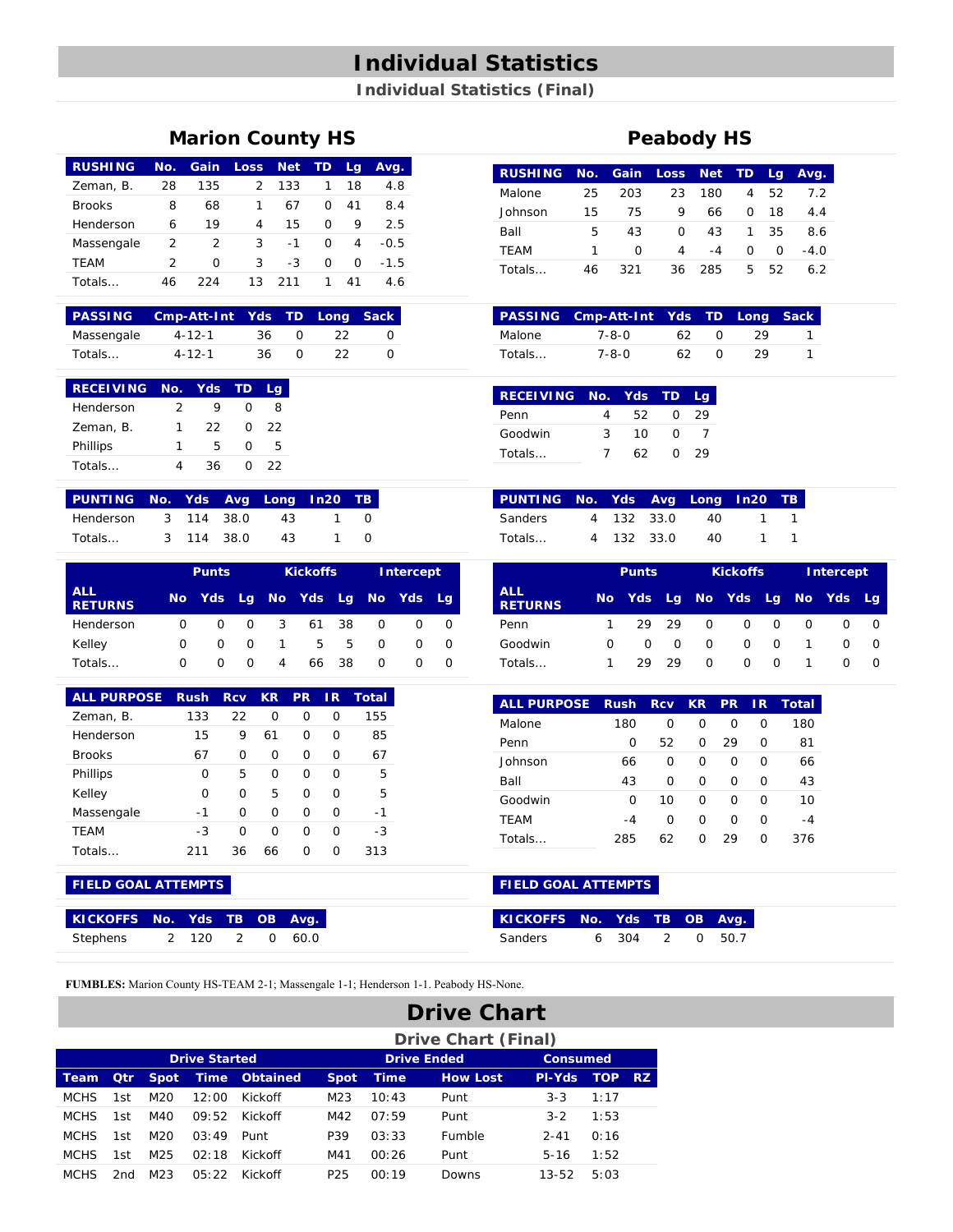| <b>MCHS</b>             | 3rd             | M40                    | 12:00 | Possession   | M40              | 12:00      |         | Kickoff                    | $O-O$        | 0:00 |   |
|-------------------------|-----------------|------------------------|-------|--------------|------------------|------------|---------|----------------------------|--------------|------|---|
| <b>MCHS</b>             | 3rd             | P43                    | 10:05 | Punt         | P <sub>O</sub>   | 06:45      | $\star$ | <b>TOUCHDOWN</b>           | $8 - 43$     | 3:20 | # |
| <b>MCHS</b>             | 3rd             | M34                    | 03:55 | Kickoff      | P <sub>29</sub>  | 11:51      |         | Interception               | $12 - 37$    | 4:04 |   |
| <b>MCHS</b>             | 4th             | P44                    | 09:48 | Punt         | P34              | 08:54      |         | Fumble                     | $4 - 10$     | 0:54 |   |
| <b>MCHS</b>             | 4th             | M16                    | 05:02 | Punt         | M43              | 04:01      |         | Fumble                     | $4 - 27$     | 1:01 |   |
| <b>MCHS</b>             | 4th             | M20                    | 01:14 | Kickoff      | M31              | 00:00      |         | End of half                | $4 - 11$     | 1:14 |   |
| PHS                     | 1st             | P40                    | 12:00 | Possession   | P40              | 12:00      |         | Kickoff                    | $O-O$        | 0:00 |   |
| PHS                     | 1st             | M36                    | 10:43 | Punt         | M <sub>0</sub>   | 09:52      | $\star$ | <b>TOUCHDOWN</b>           | $3 - 36$     | 0:51 |   |
| PHS                     | 1st             | P15                    | 07:59 | Punt         | M36              | 03:49      |         | Punt                       | $9 - 49$     | 4:10 |   |
| PHS                     | 1st             | P39                    | 03:33 | Fumble       | M <sub>O</sub> O | 02:18      | $\star$ | <b>TOUCHDOWN</b>           | $3 - 61$     | 1:15 |   |
| PHS                     | 1st             | P30                    | 00:26 | Punt         | M <sub>0</sub>   | 05:22      | $\star$ | <b>TOUCHDOWN</b>           | $13 - 70$    | 7:04 | # |
| <b>PHS</b>              | 2 <sub>nd</sub> | P25                    | 00:19 | Downs        | P21              | 00:00      |         | End of half                | $1 - 4$      | 0:19 |   |
| PHS                     | 3rd             | P <sub>20</sub>        | 12:00 | Kickoff      | P <sub>26</sub>  | 10:05      |         | Punt                       | $3 - 6$      | 1:55 |   |
| <b>PHS</b>              | 3rd             | P20                    | 06:45 | Kickoff      | M <sub>0</sub>   | 03:55      | $\star$ | <b>TOUCHDOWN</b>           | $8 - 80$     | 2:50 | # |
| <b>PHS</b>              | 4th             | P20                    | 11:51 | Interception | PO <sub>4</sub>  | 09:48      |         | Punt                       | $3 - 16$     | 2:03 |   |
| PHS                     | 4th             | P34                    | 08:54 | Fumble       | P46              | 05:02      |         | Punt                       | $6 - 12$     | 3:52 |   |
| <b>PHS</b>              | 4th             | M43                    | 04:01 | Fumble       | M <sub>O</sub> O | 01:14      | $\star$ | <b>TOUCHDOWN</b>           | $5 - 43$     | 2:47 | # |
|                         |                 |                        |       |              |                  |            |         |                            |              |      |   |
|                         |                 |                        | 1st   | 2nd          | 3rd              | 4th        |         | 1st<br>2nd                 |              |      |   |
| <b>Marion County HS</b> |                 |                        | Qtr   | <b>Qtr</b>   | <b>Qtr</b>       | Qtr        |         | <b>Half</b><br><b>Half</b> | <b>Total</b> |      |   |
| Time of possession      |                 |                        | 05:18 | 05:03        | 07:15            | 03:18      |         | 10:21<br>10:33             | 20:54        |      |   |
|                         |                 | 3rd Down Conversions   | 0/3   | 1/2          | 2/3              | 0/2        |         | 1/5<br>2/5                 | 3/10         |      |   |
|                         |                 | Average field position | M26   | M23          | M45              | M30        |         | M25<br>M36                 | M31          |      |   |
|                         |                 | 4th Down Conversions   | 0/0   | 0/1          | 1/1              | 0/1        |         | 0/1<br>1/2                 | 1/3          |      |   |
|                         |                 |                        | 1st   | 2nd          | 3rd              | 4th        |         | 1st<br>2nd                 |              |      |   |
| <b>Peabody HS</b>       |                 |                        | Qtr   | <b>Qtr</b>   | Qtr              | <b>Qtr</b> |         | <b>Half</b><br><b>Half</b> | <b>Total</b> |      |   |
| Time of possession      |                 |                        | 06:42 | 06:57        | 04:45            | 08:42      |         | 13:39<br>13:27             | 27:06        |      |   |
|                         |                 | 3rd Down Conversions   | 2/3   | 2/2          | 0/1              | 1/3        |         | 4/5<br>1/4                 | 5/9          |      |   |
|                         |                 | Average field position | P37   | P25          | P20              | P37        |         | P34<br>P30                 | P32          |      |   |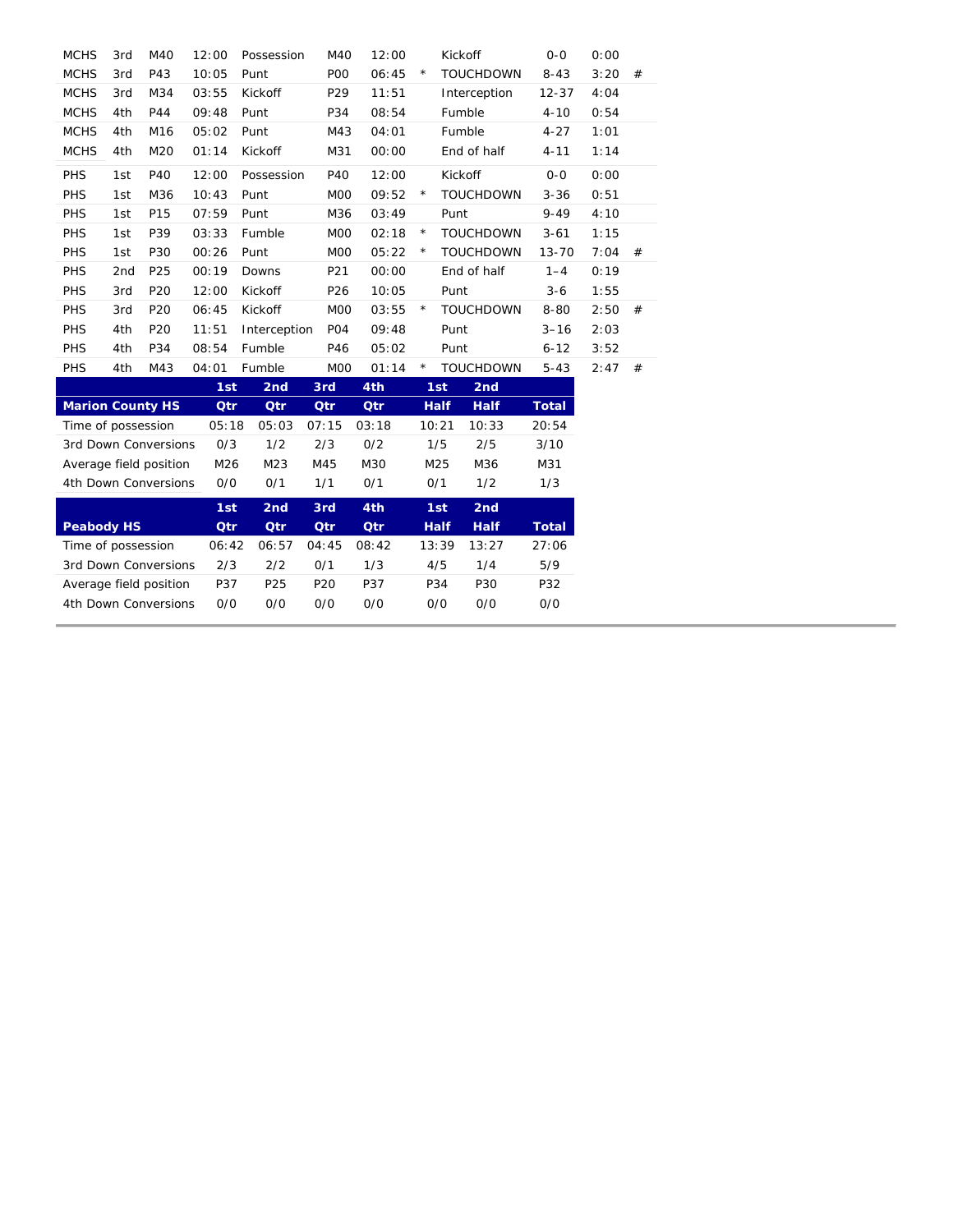### **Drive Chart (By Quarter)**

|             |                 |                 | <b>Drive Started</b> |                 |                  |             |         | <b>Drive Ended</b> | <b>Consumed</b> |            |           |
|-------------|-----------------|-----------------|----------------------|-----------------|------------------|-------------|---------|--------------------|-----------------|------------|-----------|
| <b>Team</b> | Qtr             | <b>Spot</b>     | <b>Time</b>          | <b>Obtained</b> | <b>Spot</b>      | <b>Time</b> |         | <b>How Lost</b>    | PI-Yds          | <b>TOP</b> | <b>RZ</b> |
| PHS         | 1st             | P40             | 12:00                | Possession      | P40              | 12:00       |         | Kickoff            | $0-0$           | 0:00       |           |
| <b>MCHS</b> | 1st             | M20             | 12:00                | Kickoff         | M23              | 10:43       |         | Punt               | $3 - 3$         | 1:17       |           |
| PHS         | 1st             | M36             | 10:43                | Punt            | M <sub>O</sub> O | 09:52       | $\star$ | <b>TOUCHDOWN</b>   | $3 - 36$        | 0:51       |           |
| <b>MCHS</b> | 1st             | M40             | 09:52                | Kickoff         | M42              | 07:59       |         | Punt               | $3 - 2$         | 1:53       |           |
| PHS         | 1st             | P <sub>15</sub> | 07:59                | Punt            | M36              | 03:49       |         | Punt               | $9 - 49$        | 4:10       |           |
| <b>MCHS</b> | 1st             | M20             | 03:49                | Punt            | P39              | 03:33       |         | Fumble             | $2 - 41$        | 0:16       |           |
| PHS         | 1st             | P39             | 03:33                | Fumble          | M <sub>O</sub> O | 02:18       | $\star$ | <b>TOUCHDOWN</b>   | $3 - 61$        | 1:15       |           |
| <b>MCHS</b> | 1st             | M25             | 02:18                | Kickoff         | M41              | 00:26       |         | Punt               | $5 - 16$        | 1:52       |           |
| PHS         | 1st             | P30             | 00:26                | Punt            | M <sub>0</sub>   | 05:22       | $\star$ | <b>TOUCHDOWN</b>   | $13 - 70$       | 7:04       | #         |
| <b>MCHS</b> | 2 <sub>nd</sub> | M23             | 05:22                | Kickoff         | P25              | 00:19       |         | Downs              | $13 - 52$       | 5:03       |           |
| PHS         | 2 <sub>nd</sub> | P25             | 00:19                | Downs           | P21              | 00:00       |         | End of half        | $1 - 4$         | 0:19       |           |
| <b>MCHS</b> | 3rd             | M40             | 12:00                | Possession      | M40              | 12:00       |         | Kickoff            | $O-O$           | 0:00       |           |
| PHS         | 3rd             | P <sub>20</sub> | 12:00                | Kickoff         | P <sub>26</sub>  | 10:05       |         | Punt               | $3 - 6$         | 1:55       |           |
| <b>MCHS</b> | 3rd             | P43             | 10:05                | Punt            | P <sub>O</sub>   | 06:45       | $\star$ | <b>TOUCHDOWN</b>   | $8 - 43$        | 3:20       | #         |
| PHS         | 3rd             | P <sub>20</sub> | 06:45                | Kickoff         | M <sub>O</sub> O | 03:55       | $\star$ | <b>TOUCHDOWN</b>   | $8 - 80$        | 2:50       | #         |
| <b>MCHS</b> | 3rd             | M34             | 03:55                | Kickoff         | P29              | 11:51       |         | Interception       | $12 - 37$       | 4:04       |           |
| PHS         | 4th             | P20             | 11:51                | Interception    | P <sub>O</sub> 4 | 09:48       |         | Punt               | $3 - 16$        | 2:03       |           |
| <b>MCHS</b> | 4th             | P44             | 09:48                | Punt            | P34              | 08:54       |         | Fumble             | $4 - 10$        | 0:54       |           |
| PHS         | 4th             | P34             | 08:54                | Fumble          | P46              | 05:02       |         | Punt               | $6 - 12$        | 3:52       |           |
| <b>MCHS</b> | 4th             | M16             | 05:02                | Punt            | M43              | 04:01       |         | Fumble             | $4 - 27$        | 1:01       |           |
| PHS         | 4th             | M43             | 04:01                | Fumble          | M <sub>O</sub> O | 01:14       | $\star$ | <b>TOUCHDOWN</b>   | $5 - 43$        | 2:47       | #         |
| <b>MCHS</b> | 4th             | M20             | 01:14                | Kickoff         | M31              | 00:00       |         | End of half        | $4 - 11$        | 1:14       |           |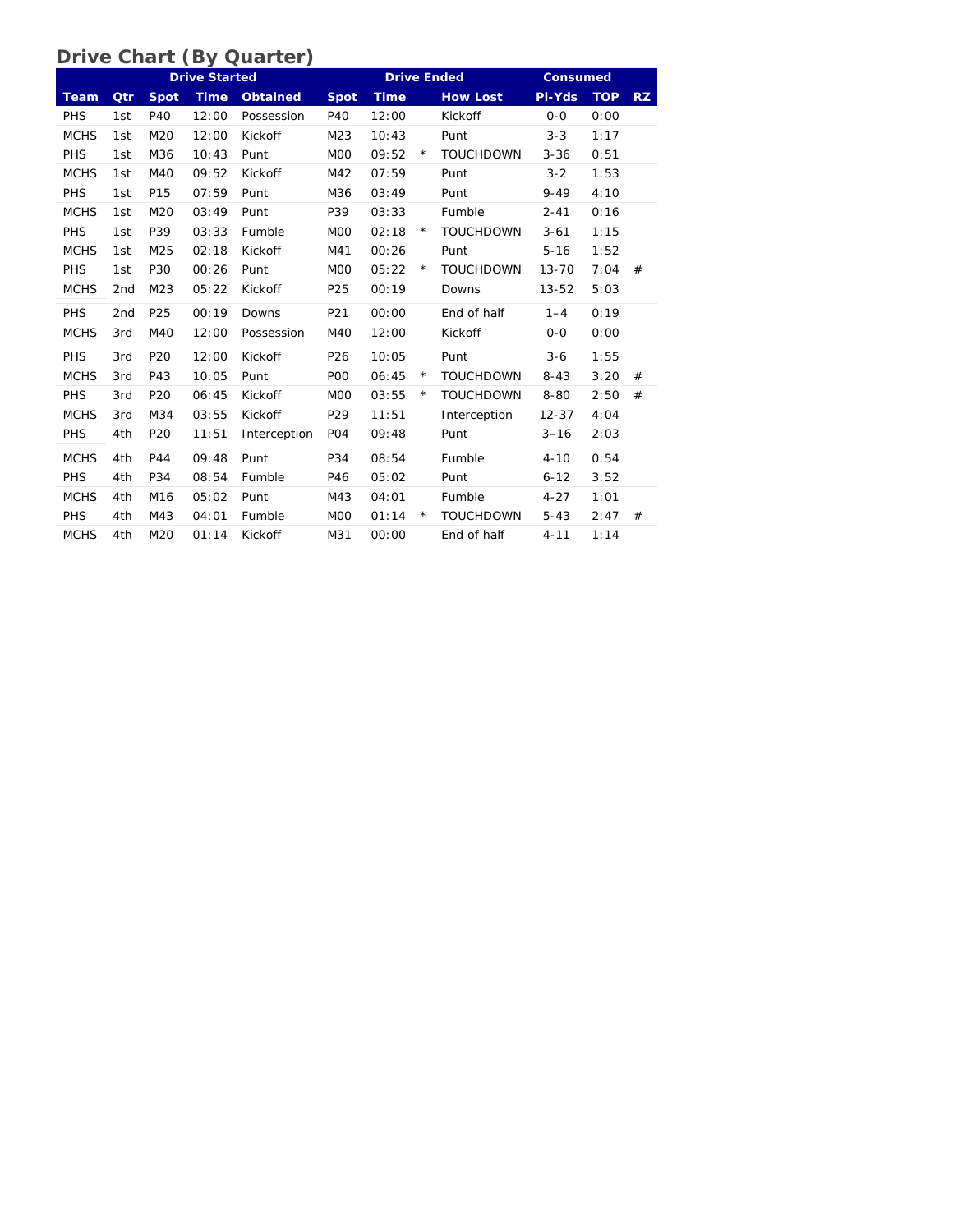## **Defensive Statistics**

|                |                                  |                      |                      |                |                      |                |                      | <b>Defensive Statistics (Final)</b> |                      |                      |                 |            |
|----------------|----------------------------------|----------------------|----------------------|----------------|----------------------|----------------|----------------------|-------------------------------------|----------------------|----------------------|-----------------|------------|
| ##             | <b>Marion County HS</b>          | <b>Solo</b>          | <b>Ast</b>           | <b>Total</b>   | <b>TFL/Yds</b>       | FF.            | FR-Yds               | Int-Yds                             | <b>BrUp</b>          | <b>Blkd</b>          | Sack/Yds        | <b>QBH</b> |
| 1              | Zeman, B.                        | $\overline{7}$       | $\ddot{\phantom{0}}$ | 7.0            | $\overline{a}$       | ÷,             | $\ddot{\phantom{a}}$ | $\cdot$                             | $\cdot$              | $\blacksquare$       | $\cdot$         |            |
| 9              | Baxter                           | 6                    | $\overline{2}$       | 7.0            | 1.5/11               | ä,             |                      | $\epsilon$                          | $\blacksquare$       | $\ddot{\phantom{a}}$ | 0.5/8           |            |
| 21             | Henderson                        | 6                    | $\overline{2}$       | 7.0            | $\ddot{\phantom{a}}$ |                |                      | $\epsilon$                          | $\ddot{\phantom{0}}$ | 1                    | ÷,              |            |
| 17             | Kirkendoll                       | 6                    | $\overline{2}$       | 7.0            | 1.0/7                | $\epsilon$     |                      | $\epsilon$                          |                      |                      |                 |            |
| 8              | Saylors                          | 5                    | 1                    | 5.5            | $\overline{a}$       | $\bullet$      | $\ddot{\phantom{a}}$ | $\cdot$                             | $\mathbf{r}$         | $\blacksquare$       | ÷.              |            |
| 66             | Tudors                           | 3                    | 3                    | 4.5            | 2.0/11               | $\blacksquare$ |                      | $\blacksquare$                      | $\bullet$            | $\epsilon$           | 0.5/7           |            |
| 53             | Willis                           | $\overline{2}$       | 3                    | 3.5            | 0.5/2                | ÷.             |                      | $\ddot{\phantom{a}}$                | $\mathbf{r}$         | $\mathbf{r}$         | $\epsilon$      |            |
| 40             | McClain                          | 2                    | 1                    | 2.5            | 1.0/1                | ä,             |                      | $\epsilon$                          | $\epsilon$           |                      |                 |            |
| 73             | Tucker, Cory                     | $\mathbf{1}$         | 3                    | 2.5            |                      |                |                      | $\epsilon$                          |                      |                      |                 |            |
| $\overline{2}$ | Phillips                         | 1                    | $\ddot{\phantom{a}}$ | 1.0            | 1.0/3                | $\overline{a}$ |                      |                                     |                      |                      |                 |            |
| 10             | <b>Brooks</b>                    | ÷,                   | 1                    | 0.5            |                      |                |                      |                                     |                      |                      |                 |            |
| ##             | <b>Peabody HS</b><br><b>Solo</b> | Ast                  | <b>Total</b>         | <b>TFL/Yds</b> | FF                   | FR-Yds         | Int-Yds              | <b>BrUp</b>                         | <b>Blkd</b>          | Sack/Yds             | <b>QBH</b>      |            |
| 23             | Ball<br>8                        | $\overline{2}$       | 9.0                  |                | $\overline{2}$       | $1 - 0$        |                      | 1                                   |                      |                      |                 |            |
| 15             | Hodges<br>6                      | 3                    | 7.5                  |                |                      |                | $\cdot$              |                                     |                      |                      |                 |            |
| 62             | McEwen<br>6                      | 3                    | 7.5                  | 3.0/5          | $\ddot{\phantom{a}}$ |                | $\cdot$              | $\mathbf{r}$                        | ä,                   | ä,                   |                 |            |
| 5              | Goodwin<br>6                     | $\ddot{\phantom{a}}$ | 6.0                  |                |                      |                | $1 - 0$              | 1                                   |                      |                      |                 |            |
| 87             | Pickard<br>5                     | $\mathbf{1}$         | 5.5                  |                |                      |                |                      |                                     |                      |                      |                 |            |
| 7              | Malone<br>3                      | 1                    | 3.5                  | 0.5/1          |                      |                |                      |                                     |                      |                      |                 |            |
| 19             | 3<br>Johnson, J.                 | $\ddot{\phantom{a}}$ | 3.0                  |                |                      | $1 - 0$        |                      |                                     |                      |                      |                 |            |
| 8              | Johnson<br>2                     | $\mathbf{r}$         | 2.0                  | 1.0/4          |                      |                |                      | 2                                   |                      |                      |                 |            |
| 83             | Johnson, W.<br>1                 | 1                    | 1.5                  | $\cdot$        |                      |                |                      | ÷.                                  |                      |                      | 1               |            |
| 59             | 1<br>Reeves                      | 1                    | 1.5                  | 0.5/0          |                      | ł.             | $\cdot$              | $\blacksquare$                      | $\epsilon$           |                      | 1<br>$\epsilon$ |            |
| 6              | 1<br>Ganaway                     | $\ddot{\phantom{a}}$ | 1.0                  | $\epsilon$     |                      |                | $\blacksquare$       |                                     |                      | ä,                   | $\cdot$         |            |
| 89             | Penn<br>1                        | $\ddot{\phantom{a}}$ | 1.0                  | $\epsilon$     |                      |                |                      |                                     |                      |                      |                 |            |
| 82             | Jenkins<br>$\overline{a}$        | 1                    | 0.5                  | ÷.             |                      | $\cdot$        | $\cdot$              |                                     |                      | ä,                   | $\cdot$         |            |
| 71             | Argo<br>÷.                       | $\mathbf{1}$         | 0.5                  |                |                      | $1 - 0$        | $\cdot$              |                                     | $\cdot$              | $\cdot$              |                 |            |

# **Participation Report**

**Participation Report (Final)** 

**Marion County HS**: 1-Zeman, B., 2-Phillips, 8-Saylors, 9-Baxter, 10-Brooks, 12-Massengale, 13-Stephens, 17-Kirkendoll, 20-Kelley, 21-Henderson, 40-McClain, 53-Willis, 66-Tudors, 73-Tucker, Cory.

**Peabody HS**: 5-Goodwin, 6-Ganaway, 7-Malone, 8-Johnson, 11-Sanders, 15- Hodges, 19-Johnson, J., 23-Ball, 59-Reeves, 62-McEwen, 71-Argo, 82-Jenkins, 83-Johnson, W., 87-Pickard, 89-Penn.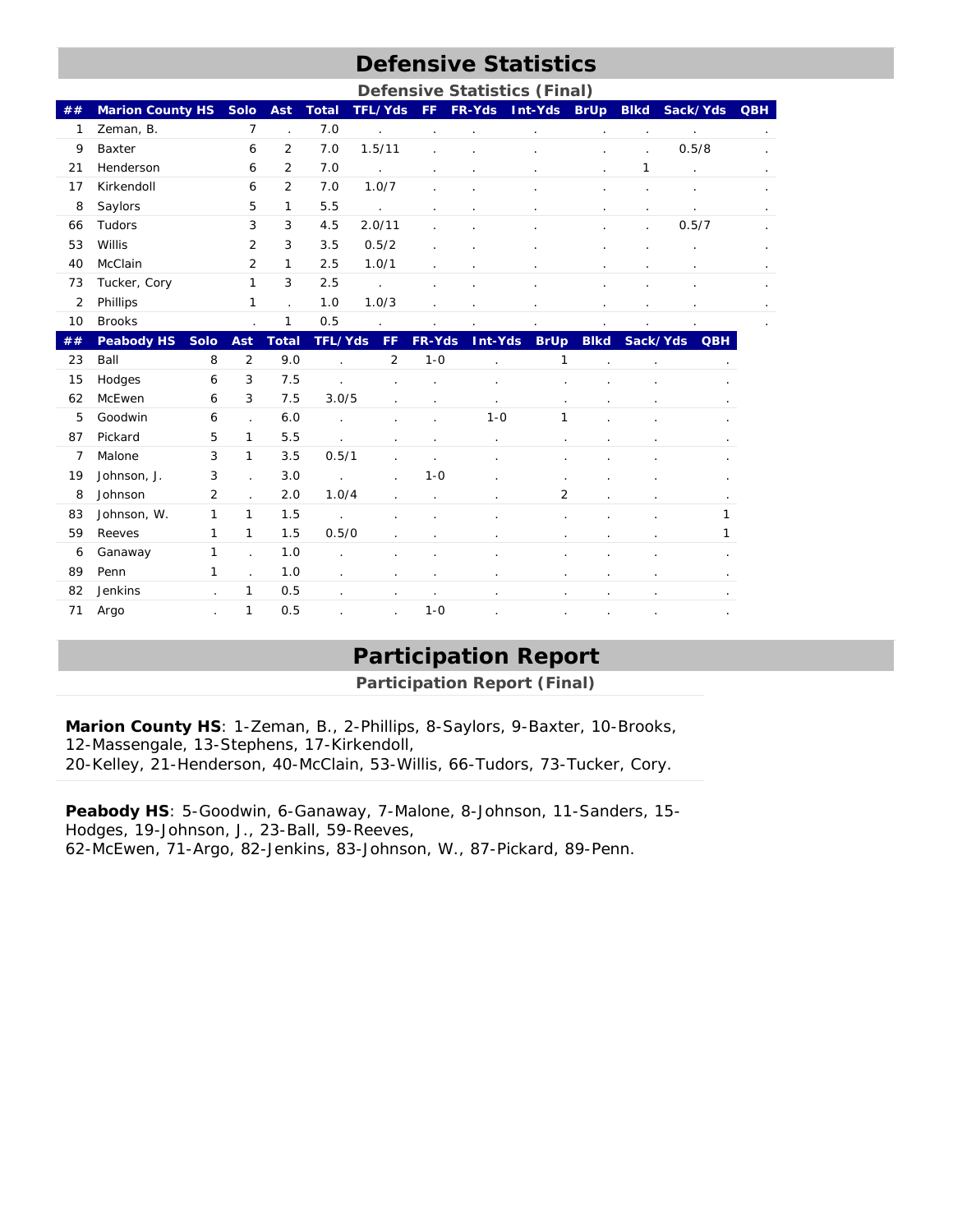### **Box Score**

**Box Score (Final)** 

| Score by Quarters                                        |  |  | 1 2 3 4 Score |                |
|----------------------------------------------------------|--|--|---------------|----------------|
|                                                          |  |  |               |                |
| Marion County HS $0 \t 0 \t 7 \t 0 \t - \t 7$            |  |  |               | Record: (12-2) |
| Peabody HS $14 \quad 7 \quad 7 \quad 6 \quad - \quad 34$ |  |  |               | Record: (13-2) |

### **Scoring Summary:**

1st 09:52 PHS - Malone 34 yd run (Sanders kick), 3-36 0:51, MCHS 0 - PHS 7 02:18 PHS - Malone 52 yd run (Sanders kick), 3-61 1:15, MCHS 0 - PHS 14 2nd 05:22 PHS - Malone 2 yd run (Sanders kick), 13-70 7:04, MCHS 0 - PHS 21 3rd 06:45 MCHS - Zeman, B. 5 yd run (Stephens kick), 8-43 3:20, MCHS 7 - PHS 21 03:55 PHS - Malone 1 yd run (Sanders kick), 8-80 2:50, MCHS 7 - PHS 28 4th 01:14 PHS - Ball 1 yd run (Sanders kick blockd), 5-43 2:47, MCHS 7 - PHS 34

|                            | MCHS         | PHS         |
|----------------------------|--------------|-------------|
| FIRST DOWNS                | 14           | 17          |
| RUSHES-YARDS (NET)         | $46 - 211$   | $46 - 285$  |
| PASSING YDS (NET)          | 36           | 62          |
| Passes Att-Comp-Int        | $12 - 4 - 1$ | $8 - 7 - 0$ |
| TOTAL OFFENSE PLAYS-YARDS  | $58 - 247$   | $54 - 347$  |
| Fumble Returns-Yards       | $0 - 0$      | $0 - 0$     |
| Punt Returns-Yards         | $0 - 0$      | $1 - 29$    |
| Kickoff Returns-Yards      | $4 - 66$     | $0 - 0$     |
| Interception Returns-Yards | $0 - 0$      | $1 - 0$     |
| Punts (Number-Avg)         | $3 - 38.0$   | $4 - 33.0$  |
| Fumbles-Lost               | $4 - 3$      | $0 - 0$     |
| Penalties-Yards            | $2 - 20$     | $3 - 25$    |
| Possession Time            | 20:54        | 27:06       |
| Third-Down Conversions     | 3 of 10      | $5$ of 9    |
| Fourth-Down Conversions    | $1$ of $3$   | of 0<br>0   |
| Red-Zone Scores-Chances    | $1 - 1$      | $3 - 3$     |
| Sacks By: Number-Yards     | $1 - 15$     | $0 - 0$     |

**RUSHING:** Marion County HS-Zeman, B. 28-133; Brooks 8-67; Henderson 6-15; Massengale 2-minus 1; TEAM 2-minus 3. Peabody HS-Malone 25-180; Johnson 15-66; Ball 5-43; TEAM 1-minus 4.

**PASSING:** Marion County HS-Massengale 4-12-1-36. Peabody HS-Malone  $7-8-0-62$ .

**RECEIVING:** Marion County HS-Henderson 2-9; Zeman, B. 1-22; Phillips 1-5. Peabody HS-Penn 4-52; Goodwin 3-10.

**INTERCEPTIONS:** Marion County HS-None. Peabody HS-Goodwin 1-0.

**FUMBLES:** Marion County HS-TEAM 2-1; Massengale 1-1; Henderson 1-1. Peabody HS-None.

Stadium: Tucker Stadium attendance: 0<br>Kickoff time: 11:07 End of Game: 1:23 Kickoff time: 11:07 End of Game: 1:23 Total elapsed time: 2:16

Officials: Referee: Michael Gonce; Umpire: Randy Loggins; Linesman: Richard Church; Line judge: Frank Wohlford; Back judge: Adam Buckles; Field judge: Brent Warner; Side judge: Charles White; Alternate: Joe Bowman; Temperature: 53 Wind: NNW@12 Weather: Damp, Full Clouds

Offensive MVP: Kendrick Malone (Peabody) Defensive MVP: Xavier Ball (Peabody)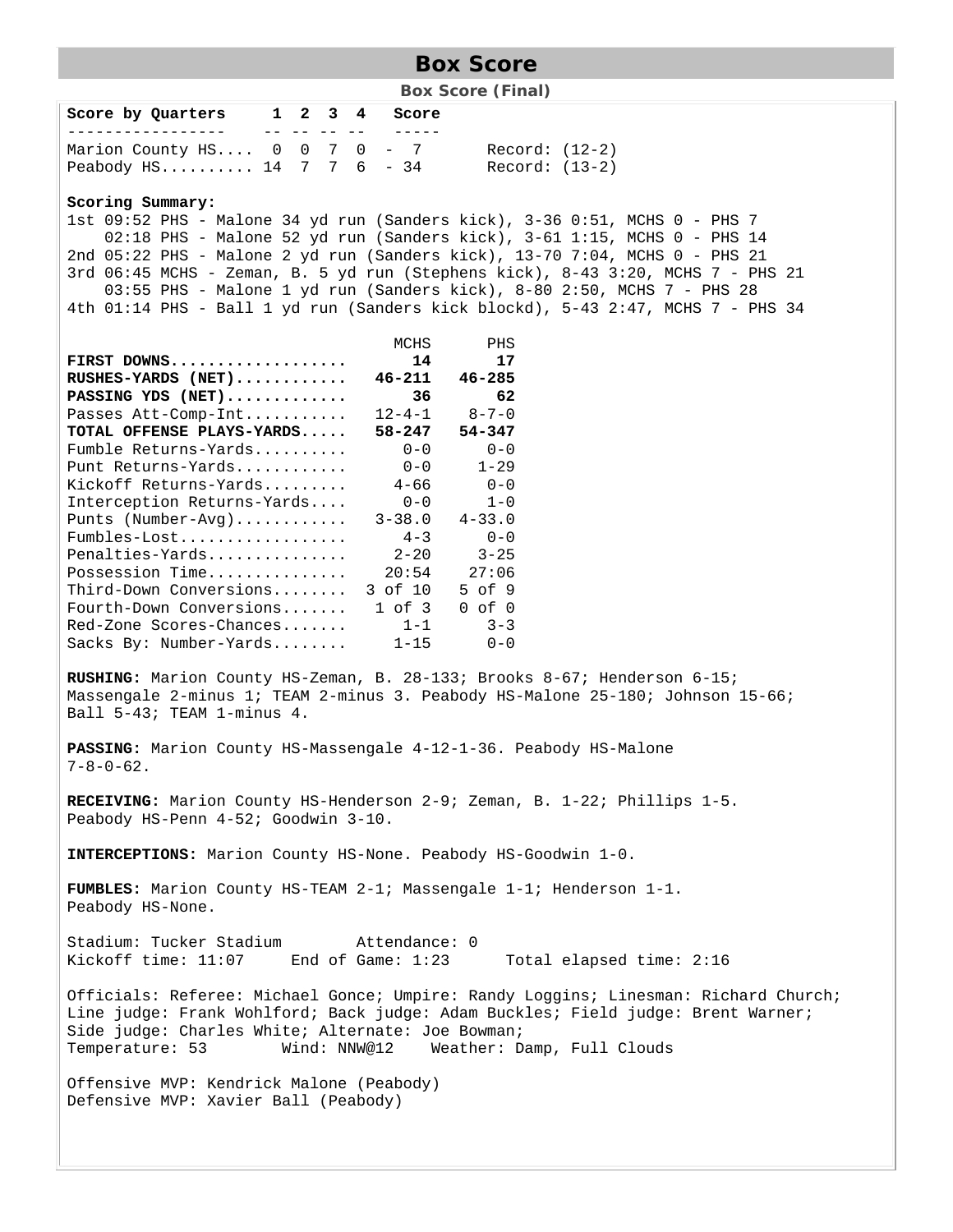Marion County HS vs Peabody HS (Dec 06, 2014 at Cookeville, Tenn.)

**SACKS (UA-A):** Marion County HS-Baxter 0-1; Tudors 0-1. Peabody HS-None.

**TACKLES (UA-A):** Marion County HS-Zeman, B. 7-0; Henderson 6-2; Kirkendoll 6-2; Baxter 6-2; Saylors 5-1; Tudors 3-3; Willis 2-3; McClain 2-1; Tucker, Cory 1-3; Phillips 1-0; Brooks 0-1. Peabody HS-Ball 8-2; McEwen 6-3; Hodges 6-3; Goodwin 6-0; Pickard 5-1; Malone 3-1; Johnson, J. 3-0; Johnson 2-0; Johnson, W. 1-1; Reeves 1-1; Ganaway 1-0; Penn 1-0; Argo 0-1; Jenkins 0-1.

#### **Player participation:**

Marion County HS: 1-Zeman, B., 2-Phillips, 8-Saylors, 9-Baxter, 10-Brooks, 12- Massengale, 13-Stephens, 17-Kirkendoll, 20-Kelley, 21-Henderson, 40-McClain, 53-Willis, 66-Tudors, 73-Tucker, Cory.

Peabody HS: 5-Goodwin, 6-Ganaway, 7-Malone, 8-Johnson, 11-Sanders, 15-Hodges, 19- Johnson, J., 23-Ball, 59-Reeves, 62-McEwen, 71-Argo, 82-Jenkins, 83-Johnson, W., 87-Pickard, 89-Penn.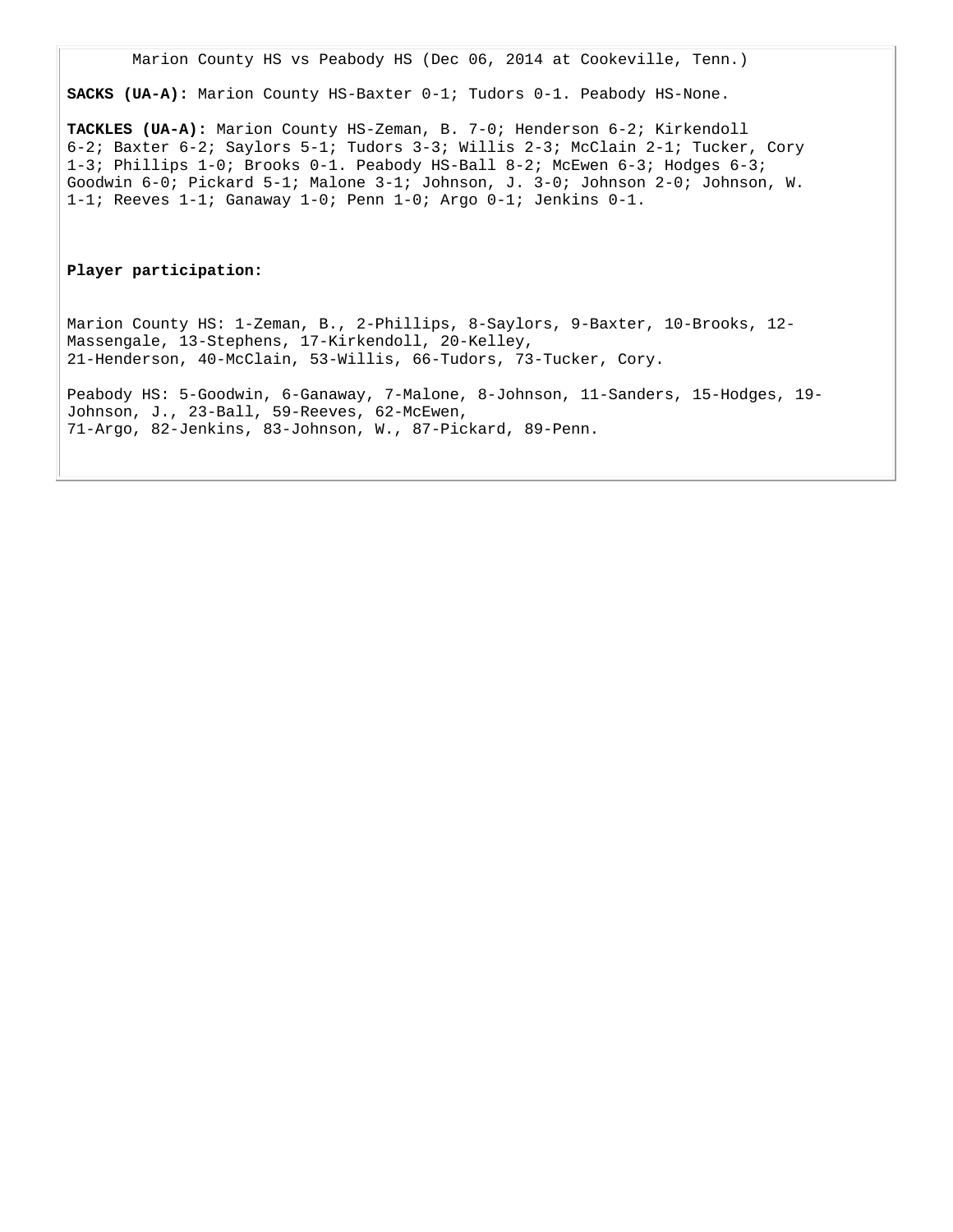# **Play-by-Play Summary**

### **Play-by-Play Summary**

### **1st Quarter**

|             |             |              | Captains for Marion 1, 53, 10, 56 and for Peabody 87, 19, 59, 83                                                                  |
|-------------|-------------|--------------|-----------------------------------------------------------------------------------------------------------------------------------|
|             |             |              | Peabody has won the toss and will defer to the second half.                                                                       |
|             |             |              | Marion County will receive.                                                                                                       |
| <b>Mchs</b> | $1 -$<br>10 | at<br>Mchs40 | Change of possession, PHS ball on PHS40, 1st and 10.                                                                              |
|             |             |              | Sanders kickoff 60 yards to the MCHS0, touchback.                                                                                 |
| <b>Mchs</b> | $1 -$<br>10 | at<br>Mchs20 | MARION COUNTY HS drive start at 12:00.                                                                                            |
| <b>Mchs</b> | $1 -$<br>10 | at<br>Mchs20 | Zeman, B. rush for 6 yards to the MCHS26 (Hodges).                                                                                |
| <b>Mchs</b> | $2 - 4$     | at<br>Mchs26 | Brooks rush for 2 yards to the MCHS28 (Hodges).                                                                                   |
| <b>Mchs</b> | $3 - 2$     | at<br>Mchs28 | PENALTY MCHS false start (Allender) 5 yards to the MCHS23.                                                                        |
| <b>Mchs</b> | $3 - 7$     | at<br>Mchs23 | Massengale pass incomplete to Henderson.                                                                                          |
| <b>Mchs</b> | $4 - 7$     | at<br>Mchs23 | Henderson punt 42 yards to the PHS35, Penn return 29 yards to the MCHS36 (Henderson).                                             |
|             |             |              | Drive: 3 plays, 3 yards, TOP 01:17                                                                                                |
| <b>Phs</b>  | $1 -$<br>10 | at<br>Mchs36 | PEABODY HS drive start at 10:43.                                                                                                  |
| <b>Phs</b>  | $1 -$<br>10 | at<br>Mchs36 | Malone rush for 6 yards to the MCHS30, out-of-bounds (Kirkendoll), PENALTY PHS illegal block (Goodwin) 10<br>yards to the MCHS40. |
| <b>Phs</b>  | $1 -$<br>14 | at<br>Mchs40 | 1st and $14$ .                                                                                                                    |
| <b>Phs</b>  | $1 -$<br>14 | at<br>Mchs40 | Malone pass complete to Goodwin for 6 yards to the MCHS34 (Kirkendoll).                                                           |
| Phs         | $2 - 8$     | at<br>Mchs34 | Malone rush for 34 yards to the MCHSO, 1ST DOWN PHS, TOUCHDOWN, clock 09:52.                                                      |
|             |             |              | Sanders kick attempt good.                                                                                                        |
|             |             |              | <b>Peabody HS 7, Marion County HS 0</b>                                                                                           |
|             |             |              | Drive: 3 plays, 36 yards, TOP 00:51                                                                                               |
|             |             |              | Sanders kickoff 58 yards to the MCHS2, Henderson return 38 yards to the MCHS40 (Penn).                                            |
| <b>Mchs</b> | $1 -$<br>10 | at<br>Mchs40 | MARION COUNTY HS drive start at 09:52.                                                                                            |
| <b>Mchs</b> | $1 -$<br>10 | at<br>Mchs40 | Zeman, B. rush for 1 yard to the MCHS41 (Malone).                                                                                 |
| <b>Mchs</b> | $2 - 9$     | at<br>Mchs41 | Henderson rush for no gain to the MCHS41 (Johnson).                                                                               |
| <b>Mchs</b> | $3 - 9$     | at<br>Mchs41 | Zeman, B. rush for 1 yard to the MCHS42 (McEwen).                                                                                 |
| <b>Mchs</b> | $4 - 8$     | at<br>Mchs42 | Henderson punt 43 yards to the PHS15, downed.                                                                                     |
|             |             |              | Drive: 3 plays, 2 yards, TOP 01:53                                                                                                |
| <b>Phs</b>  | $1 -$<br>10 | at Phs15     | PEABODY HS drive start at 07:59.                                                                                                  |
|             |             |              |                                                                                                                                   |
| Phs         | $1 -$<br>10 | at Phs15     | Johnson rush for 5 yards to the PHS20 (Zeman, B.).                                                                                |
| Phs         | $2 - 5$     | at Phs20     | Malone rush for 1 yard to the PHS21 (Zeman, B.).                                                                                  |
| Phs         | $3 - 4$     | at Phs21     | Malone pass complete to Penn for 13 yards to the PHS34, 1ST DOWN PHS (Kirkendoll).                                                |
| Phs         | $1 -$<br>10 | at Phs34     | Malone rush for 16 yards to the 50 yardline, 1ST DOWN PHS (Brooks; Kirkendoll).                                                   |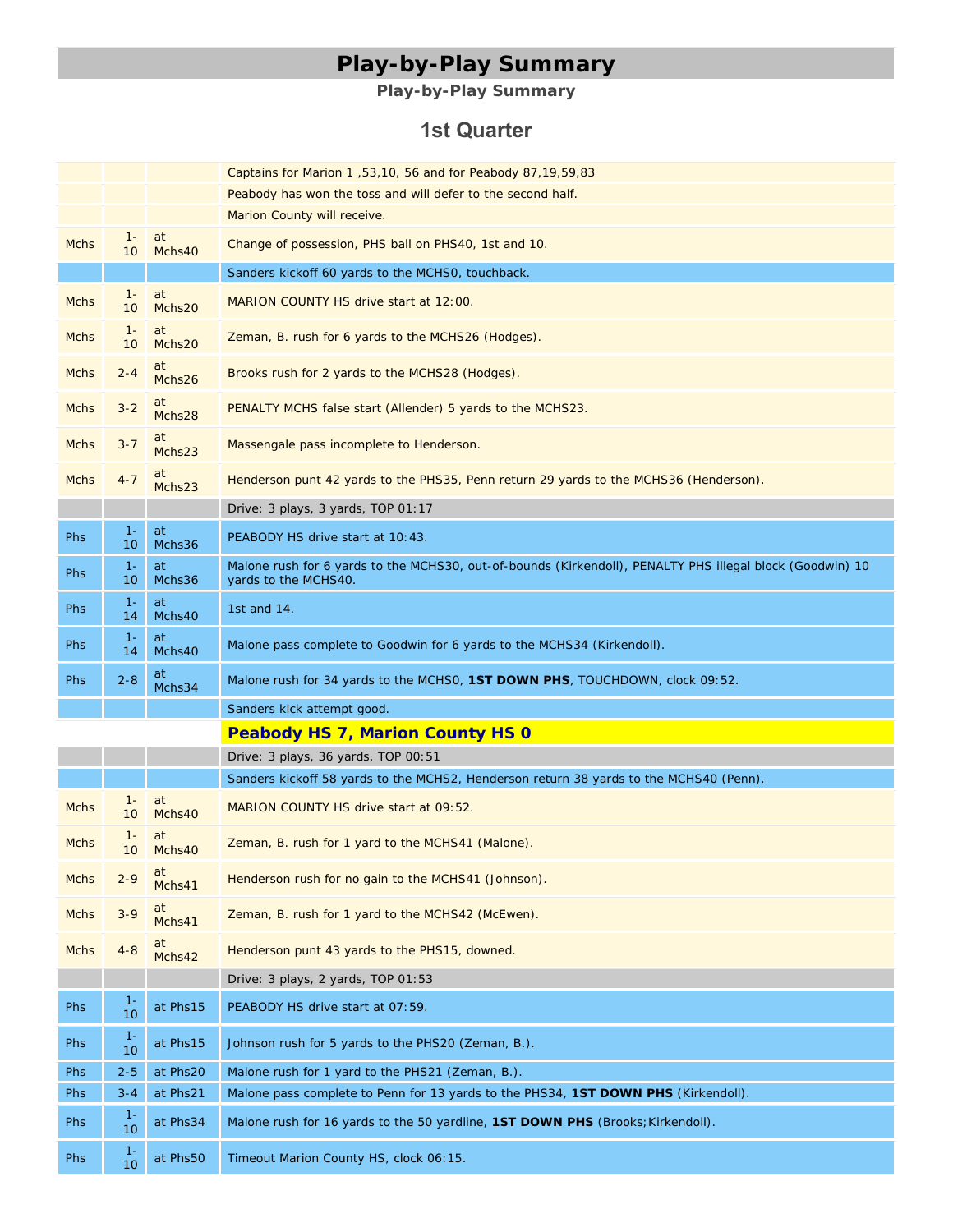| <b>Phs</b>  | $1 -$<br>10              | at Phs50     | Johnson rush for 7 yards to the MCHS43 (Kirkendoll).                                                     |
|-------------|--------------------------|--------------|----------------------------------------------------------------------------------------------------------|
| <b>Phs</b>  | $2 - 3$                  | at<br>Mchs43 | Malone rush for 5 yards to the MCHS38, 1ST DOWN PHS (Baxter).                                            |
| Phs         | $1 -$<br>10              | at<br>Mchs38 | Malone pass complete to Goodwin for loss of 3 yards to the MCHS41 (Phillips).                            |
| <b>Phs</b>  | $2 -$<br>13              | at<br>Mchs41 | Malone pass complete to Penn for 5 yards to the MCHS36 (Saylors).                                        |
| <b>Phs</b>  | $3 - 8$                  | at<br>Mchs36 | Malone pass incomplete to Penn.                                                                          |
| Phs         | $4 - 8$                  | at<br>Mchs36 | Sanders punt 36 yards to the MCHSO, touchback.                                                           |
|             |                          |              | Drive: 9 plays, 49 yards, TOP 04:10                                                                      |
| <b>Mchs</b> | $1 -$<br>10              | at<br>Mchs20 | MARION COUNTY HS drive start at 03:49.                                                                   |
| <b>Mchs</b> | $1 -$<br>10              | at<br>Mchs20 | Brooks rush for 41 yards to the PHS39, 1ST DOWN MCHS, out-of-bounds (Goodwin).                           |
| <b>Mchs</b> | $1 -$<br>10              | at Phs39     | TEAM rush for no gain to the PHS39, fumble by TEAM recovered by PHS Argo at PHS39.                       |
|             |                          |              | Drive: 2 plays, 41 yards, TOP 00:16                                                                      |
| <b>Phs</b>  | $1 -$<br>10              | at Phs39     | PEABODY HS drive start at 03:33.                                                                         |
| <b>Phs</b>  | $1 -$<br>10              | at Phs39     | Malone rush for 5 yards to the PHS44 (Willis).                                                           |
| <b>Phs</b>  | $2 - 5$                  | at Phs44     | Johnson rush for 4 yards to the PHS48 (Zeman, B.).                                                       |
| Phs         | $3 - 1$                  | at Phs48     | Timeout Peabody HS, clock 02:30.                                                                         |
| Phs         | $3 - 1$                  | at Phs48     | Malone rush for 52 yards to the MCHSO, 1ST DOWN PHS, TOUCHDOWN, clock 02:18.                             |
|             |                          |              | Sanders kick attempt good.                                                                               |
|             |                          |              | <b>Peabody HS 14, Marion County HS 0</b>                                                                 |
|             |                          |              | Drive: 3 plays, 61 yards, TOP 01:15                                                                      |
|             |                          |              | Sanders kickoff 57 yards to the MCHS3, Henderson return 22 yards to the MCHS25, out-of-bounds (Ganaway). |
| <b>Mchs</b> | $1 -$<br>10              | at<br>Mchs25 | MARION COUNTY HS drive start at 02:18.                                                                   |
| <b>Mchs</b> | $1 -$<br>10 <sup>°</sup> | at<br>Mchs25 | Brooks rush for 9 yards to the MCHS34, out-of-bounds (Goodwin).                                          |
| <b>Mchs</b> | $2 - 1$                  | at<br>Mchs34 | Henderson rush for 4 yards to the MCHS38, 1ST DOWN MCHS (Johnson, J.).                                   |
| <b>Mchs</b> | $1 -$<br>10              | at<br>Mchs38 | Zeman, B. rush for no gain to the MCHS38 (McEwen).                                                       |
| <b>Mchs</b> | $2 -$<br>10              | at<br>Mchs38 | Zeman, B. rush for 3 yards to the MCHS41 (Johnson, J.).                                                  |
| <b>Mchs</b> | $3 - 7$                  | at<br>Mchs41 | Massengale pass incomplete, QB hurry by Reeves.                                                          |
| <b>Mchs</b> | $4 - 7$                  | at<br>Mchs41 | Henderson punt 29 yards to the PHS30, downed.                                                            |
|             |                          |              | Drive: $5$ plays, 16 yards, TOP 01:52                                                                    |
| Phs         | $1 -$<br>10              | at Phs30     | PEABODY HS drive start at 00:26.                                                                         |
| Phs         | $1 -$<br>10              | at Phs30     | Malone rush for 6 yards to the PHS36 (Henderson; Tudors).                                                |

Drive: 1 plays, 6 yards, TOP 07:04

**Peabody HS 14, Marion County HS 0**

### **2nd Quarter**

|  | Phs 2-4 at Phs36 Start of 2nd quarter, clock 12:00.                                                                 |  |
|--|---------------------------------------------------------------------------------------------------------------------|--|
|  | Phs 2-4 at Phs36 Malone rush for 11 yards to the PHS47, 1ST DOWN PHS (Zeman, B.).                                   |  |
|  | Phs $\begin{bmatrix} 1 \\ 10 \end{bmatrix}$ at Phs47 Johnson rush for 4 yards to the MCHS49 (Willis; Tucker, Cory). |  |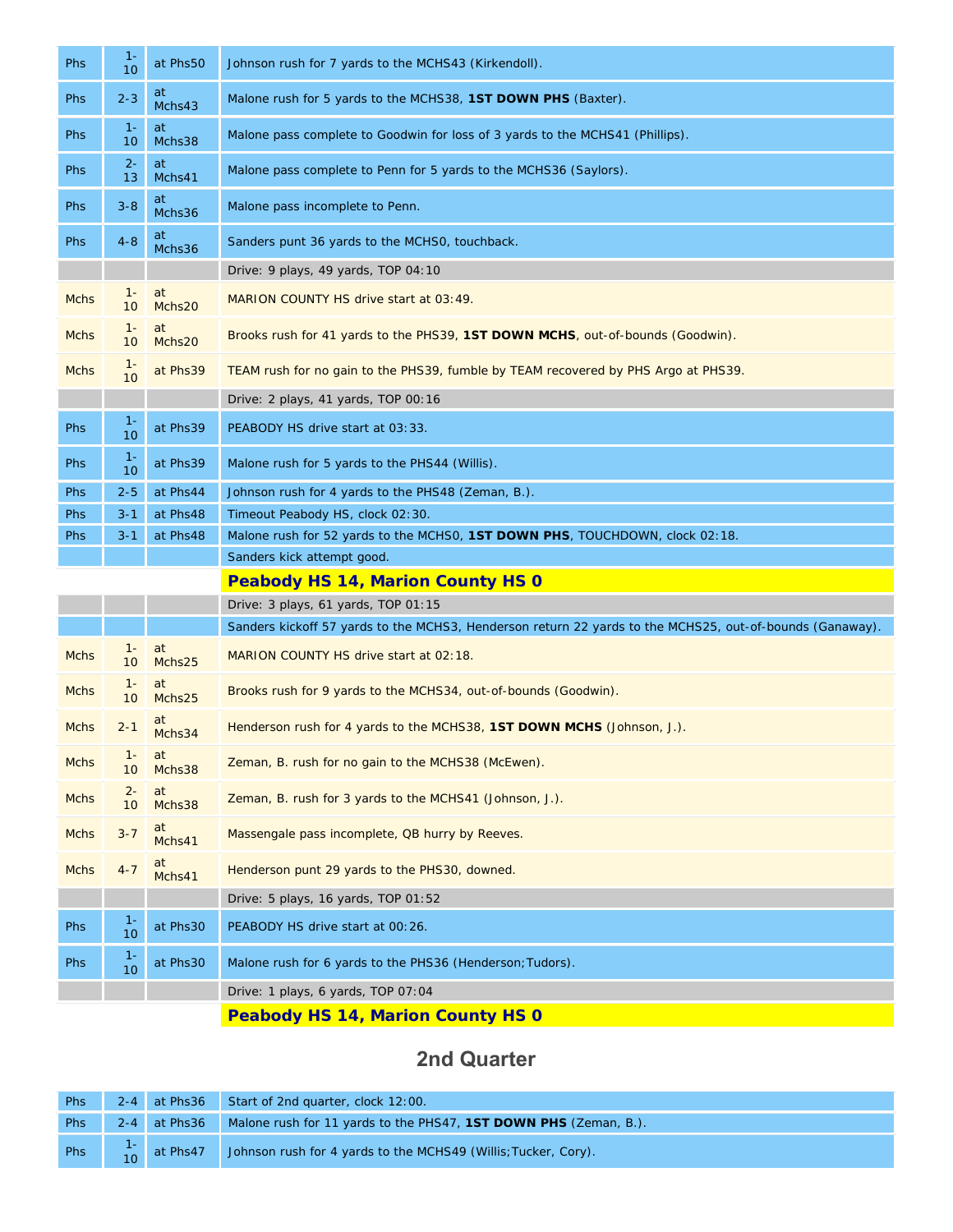| <b>Phs</b>  | $2 - 6$                  | at<br>Mchs49 | Malone pass complete to Penn for 5 yards to the MCHS44 (Saylors).                                                    |  |
|-------------|--------------------------|--------------|----------------------------------------------------------------------------------------------------------------------|--|
| <b>Phs</b>  | $3 - 1$                  | at<br>Mchs44 | Malone rush for 3 yards to the MCHS41, 1ST DOWN PHS (Baxter).                                                        |  |
| <b>Phs</b>  | $1 -$<br>10 <sup>°</sup> | at<br>Mchs41 | Timeout Peabody HS, clock 09:46.                                                                                     |  |
| <b>Phs</b>  | $1 -$<br>10              | at<br>Mchs41 | Malone rush for loss of 4 yards to the MCHS45 (Willis; Tudors).                                                      |  |
| <b>Phs</b>  | $2 -$<br>14              | at<br>Mchs45 | Malone pass incomplete, PENALTY MCHS pass interference (Henderson) 15 yards to the MCHS30, 1ST DOWN<br>PHS, NO PLAY. |  |
| <b>Phs</b>  | $1 -$<br>10              | at<br>Mchs30 | Malone rush for 3 yards to the MCHS27 (Baxter).                                                                      |  |
| <b>Phs</b>  | $2 - 7$                  | at<br>Mchs27 | Malone rush for 11 yards to the MCHS16, 1ST DOWN PHS, out-of-bounds (Zeman, B.).                                     |  |
| <b>Phs</b>  | $1 -$<br>10 <sup>°</sup> | at<br>Mchs16 | Malone rush for 9 yards to the MCHS7 (McClain).                                                                      |  |
| <b>Phs</b>  | $2 - 1$                  | at<br>Mchs07 | PENALTY PHS illegal procedure 5 yards to the MCHS12.                                                                 |  |
| <b>Phs</b>  | $2 - 6$                  | at<br>Mchs12 | Malone pass complete to Goodwin for 7 yards to the MCHS5, 1ST DOWN PHS (Baxter; Kirkendoll).                         |  |
| <b>Phs</b>  | $1-G$                    | at<br>Mchs05 | Malone rush for 1 yard to the MCHS4 (Baxter).                                                                        |  |
| <b>Phs</b>  | $2 - G$                  | at<br>Mchs04 | Johnson rush for 2 yards to the MCHS2 (Zeman, B.).                                                                   |  |
| <b>Phs</b>  | $3-G$                    | at<br>Mchs02 | Malone rush for 2 yards to the MCHSO, TOUCHDOWN, clock 05:22.                                                        |  |
|             |                          |              | Sanders kick attempt good.                                                                                           |  |
|             |                          |              | <b>Peabody HS 21, Marion County HS 0</b>                                                                             |  |
|             |                          |              | Drive: 13 plays, 70 yards, TOP 07:04                                                                                 |  |
|             |                          |              | Sanders kickoff 38 yards to the MCHS22, Henderson return 1 yards to the MCHS23.                                      |  |
| <b>Mchs</b> | $1 -$<br>10              | at<br>Mchs23 | MARION COUNTY HS drive start at 05:22.                                                                               |  |
| <b>Mchs</b> | $1 -$<br>10 <sup>°</sup> | at<br>Mchs23 | Zeman, B. rush for 7 yards to the MCHS30 (Hodges; Ball).                                                             |  |
| <b>Mchs</b> | $2 - 3$                  | at<br>Mchs30 | Zeman, B. rush for 5 yards to the MCHS35, 1ST DOWN MCHS (Johnson, J.).                                               |  |
| <b>Mchs</b> | $1 -$<br>10              | at<br>Mchs35 | Zeman, B. rush for 4 yards to the MCHS39 (Pickard).                                                                  |  |
| <b>Mchs</b> | $2 - 6$                  | at<br>Mchs39 | Brooks rush for 8 yards to the MCHS47, 1ST DOWN MCHS (Hodges).                                                       |  |
| Mchs        | $1 -$<br>10 <sup>°</sup> | at<br>Mchs47 | Zeman, B. rush for 2 yards to the MCHS49 (Reeves).                                                                   |  |
| <b>Mchs</b> | $2 - 8$                  | at<br>Mchs49 | Zeman, B. rush for 7 yards to the PHS44 (Pickard).                                                                   |  |
| <b>Mchs</b> | $3 - 1$                  | at Phs44     | Brooks rush for 2 yards to the PHS42, 1ST DOWN MCHS (McEwen).                                                        |  |
| Mchs        | $1 -$<br>10              | at Phs42     | Brooks rush for 2 yards to the PHS40 (Goodwin).                                                                      |  |
| <b>Mchs</b> | $2 - 8$                  | at Phs40     | Zeman, B. rush for 10 yards to the PHS30, 1ST DOWN MCHS (Hodges).                                                    |  |
| <b>Mchs</b> | $1 -$<br>10              | at Phs30     | Zeman, B. rush for loss of 1 yard to the PHS31 (McEwen).                                                             |  |
| <b>Mchs</b> | $rac{2}{11}$             | at Phs31     | Zeman, B. rush for 6 yards to the PHS25 (Hodges; Argo).                                                              |  |
| <b>Mchs</b> | $3 - 5$                  | at Phs25     | Timeout Marion County HS, clock 01:04.                                                                               |  |
| <b>Mchs</b> | $3 - 5$                  | at Phs25     | Henderson rush for 1 yard to the PHS24 (Ball).                                                                       |  |
| <b>Mchs</b> | $4 - 4$                  | at Phs24     | Brooks rush for loss of 1 yard to the PHS25 (Malone; Reeves).                                                        |  |
|             |                          |              | Drive: 13 plays, 52 yards, TOP 05:03                                                                                 |  |
| Phs         | $1 -$<br>10              | at Phs25     | PEABODY HS drive start at 00:19.                                                                                     |  |
| Phs         | $1 -$<br>10              | at Phs25     | TEAM rush for loss of 4 yards to the PHS21.                                                                          |  |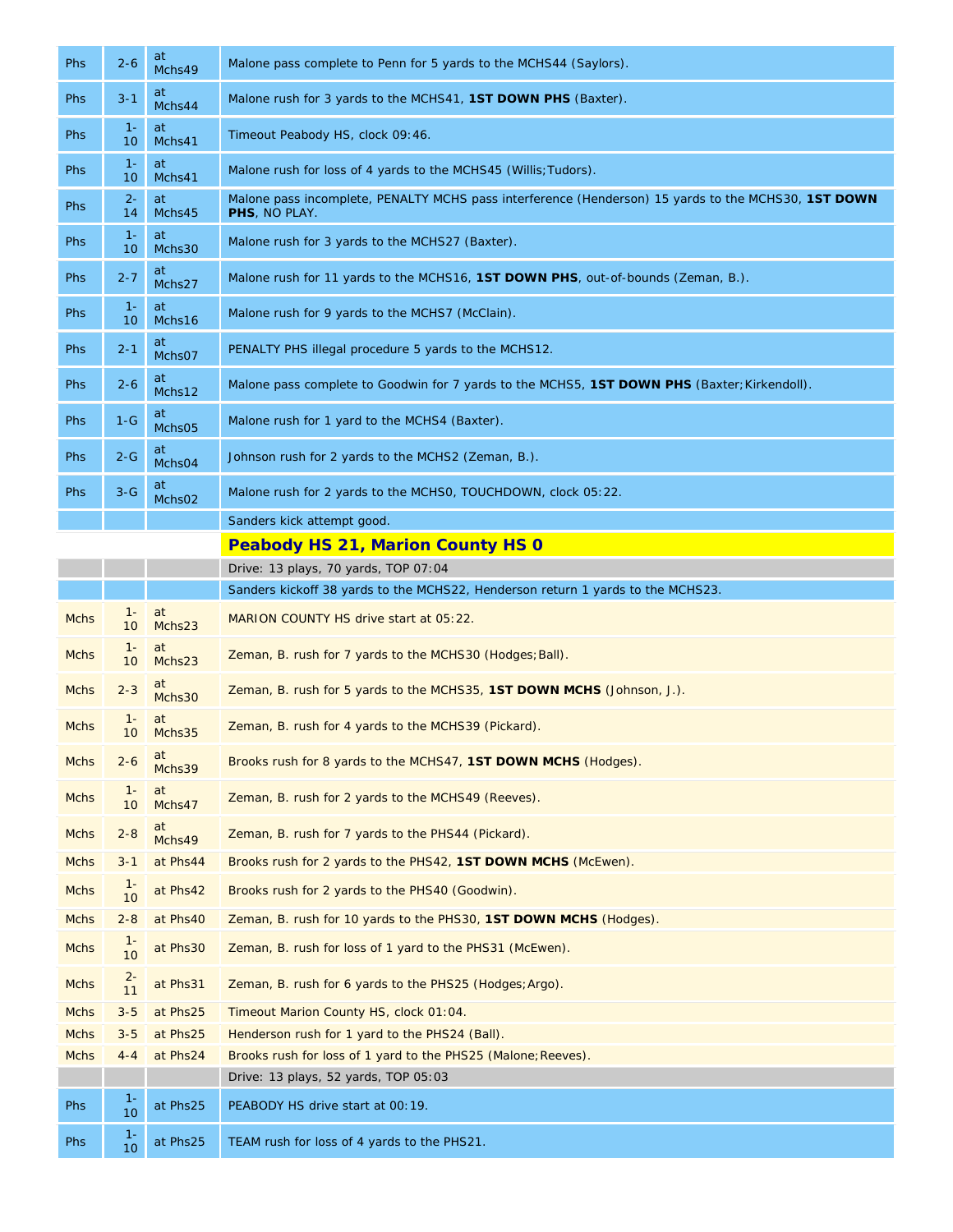| Phs | $rac{2}{14}$ | at Phs21 End of half, clock 00:00.       |  |
|-----|--------------|------------------------------------------|--|
|     |              | Drive: 1 plays, minus 4 yards, TOP 00:19 |  |
|     |              | <b>Peabody HS 21, Marion County HS 0</b> |  |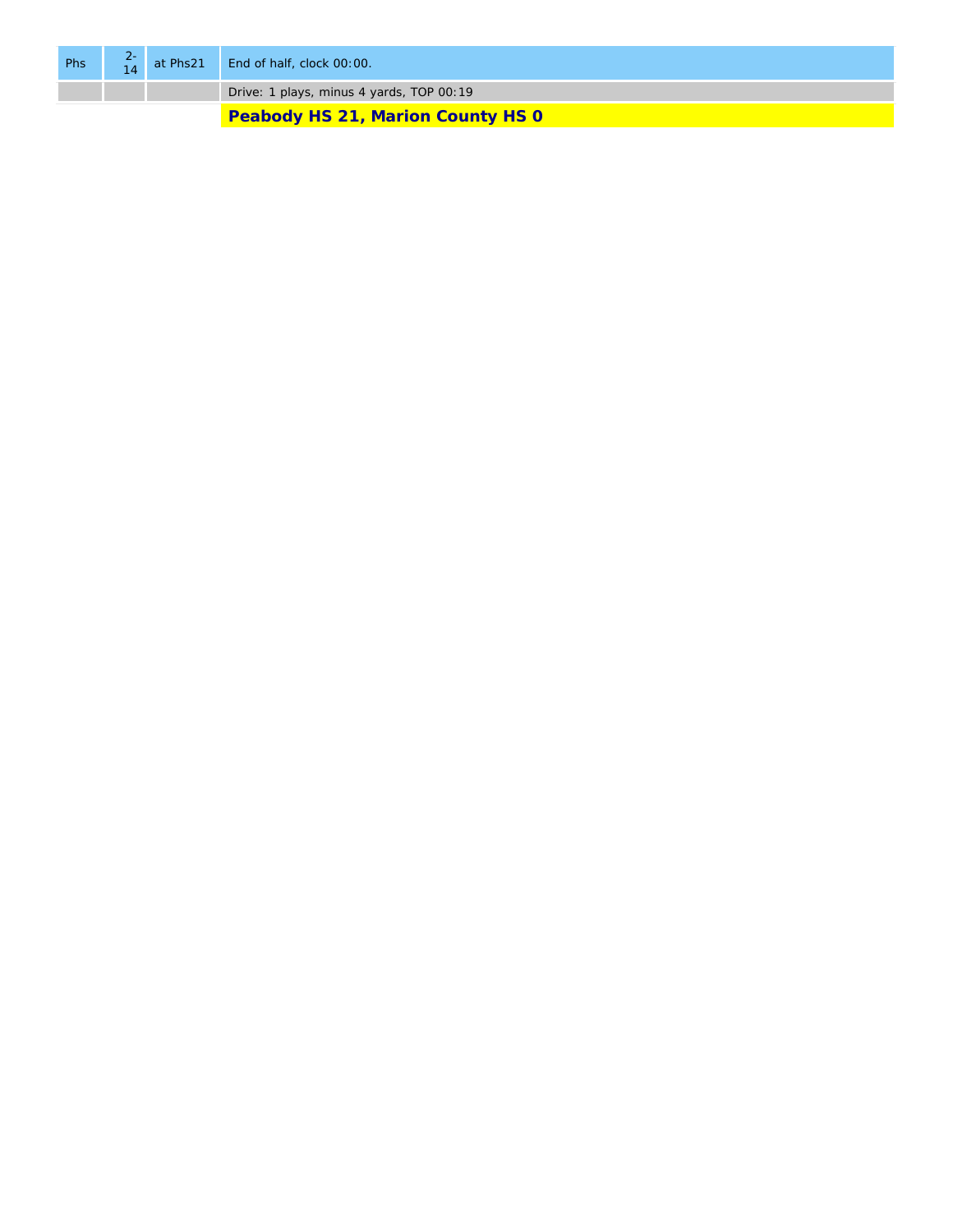### **3rd Quarter**

| <b>Phs</b>  | $2 -$<br>14                              | at Phs21                    | Start of 3rd quarter, clock 12:00.                                                                                                                         |  |
|-------------|------------------------------------------|-----------------------------|------------------------------------------------------------------------------------------------------------------------------------------------------------|--|
| <b>Phs</b>  | $2 -$<br>14                              | at Phs21                    | Change of possession, MCHS ball on MCHS40, 1st and 10.                                                                                                     |  |
|             |                                          |                             | Drive: 1 plays, minus 4 yards, TOP 00:19                                                                                                                   |  |
| <b>Mchs</b> | $1 -$<br>10                              | at<br>Mchs40                | MARION COUNTY HS drive start at 12:00.                                                                                                                     |  |
|             |                                          |                             | Stephens kickoff 60 yards to the PHSO, touchback.                                                                                                          |  |
| <b>Phs</b>  | $1 -$<br>10                              | at Phs20                    | PEABODY HS drive start at 12:00.                                                                                                                           |  |
| <b>Phs</b>  | $1 -$<br>10                              | at Phs20                    | Malone rush for loss of 1 yard to the PHS19 (McClain).                                                                                                     |  |
| <b>Phs</b>  | $2 -$<br>11                              | at Phs19                    | Malone rush for 10 yards to the PHS29 (Saylors; Henderson).                                                                                                |  |
| Phs         | $3 - 1$                                  | at Phs29                    | Malone rush for loss of 3 yards to the PHS26 (Baxter).                                                                                                     |  |
| <b>Phs</b>  | $4 - 4$                                  | at Phs26                    | Sanders punt 18 yards to the PHS44, downed.                                                                                                                |  |
|             |                                          |                             | Drive: 3 plays, 6 yards, TOP 01:55                                                                                                                         |  |
| <b>Mchs</b> | $1 -$<br>10                              | at Phs44                    | MARION COUNTY HS drive start at 10:05.                                                                                                                     |  |
| <b>Mchs</b> | $1 -$<br>10                              | at Phs44                    | MCHS ball on PHS43.                                                                                                                                        |  |
| <b>Mchs</b> | $1 -$<br>10                              | at Phs43                    | Zeman, B. rush for 18 yards to the PHS25, 1ST DOWN MCHS (Ball).                                                                                            |  |
| <b>Mchs</b> | $1 -$<br>10                              | at Phs25                    | Zeman, B. rush for 7 yards to the PHS18 (Goodwin).                                                                                                         |  |
| <b>Mchs</b> | $2 - 3$                                  | at Phs18                    | Zeman, B. rush for 3 yards to the PHS15, <b>1ST DOWN MCHS</b> (Johnson, W.).                                                                               |  |
| <b>Mchs</b> | $1 -$<br>10                              | at Phs15                    | Zeman, B. rush for 3 yards to the PHS12 (Pickard).                                                                                                         |  |
| <b>Mchs</b> | $2 - 7$                                  | at Phs12                    | Henderson rush for 5 yards to the PHS7 (Hodges; Johnson, W.).                                                                                              |  |
| <b>Mchs</b> | $3 - 2$                                  | at Phs07                    | Zeman, B. rush for 5 yards to the PHS2, 1ST DOWN MCHS (Pickard).                                                                                           |  |
| <b>Mchs</b> | $1-G$                                    | at Phs02                    | Massengale rush for loss of 3 yards to the PHS5 (McEwen).                                                                                                  |  |
| <b>Mchs</b> | $2-G$                                    | at Phs05                    | Zeman, B. rush for 5 yards to the PHSO, TOUCHDOWN, clock 06:45.                                                                                            |  |
|             |                                          | Stephens kick attempt good. |                                                                                                                                                            |  |
|             | <b>Peabody HS 21, Marion County HS 7</b> |                             |                                                                                                                                                            |  |
|             |                                          |                             | Stephens kickoff 59 yards to the PHS1, Ball return to the PHS26 (Downs), PENALTY PHS holding off-<br>setting, PENALTY MCHS face mask off-setting, NO PLAY. |  |
|             |                                          |                             | Drive: 8 plays, 43 yards, TOP 03:20                                                                                                                        |  |
|             |                                          |                             | Stephens kickoff 60 yards to the PHS0, touchback.                                                                                                          |  |
| Phs         | $1 -$<br>10                              | at Phs20                    | PEABODY HS drive start at 06:45.                                                                                                                           |  |
| Phs         | $1 -$<br>10                              | at Phs20                    | Johnson rush for 6 yards to the PHS26 (McClain; Tucker, Cory).                                                                                             |  |
| <b>Phs</b>  | $2 - 4$                                  | at Phs26                    | Malone rush for 5 yards to the PHS31, 1ST DOWN PHS (Kirkendoll).                                                                                           |  |
| <b>Phs</b>  | $1 -$<br>10                              | at Phs31                    | Malone rush for 9 yards to the PHS40 (Henderson).                                                                                                          |  |
| <b>Phs</b>  | $2 - 1$                                  | at Phs40                    | Johnson rush for 5 yards to the PHS45, 1ST DOWN PHS, out-of-bounds (Saylors).                                                                              |  |
| Phs         | $1 -$<br>10                              | at Phs45                    | Malone pass complete to Penn for 29 yards to the MCHS26, 1ST DOWN PHS, out-of-bounds (Zeman, B.).                                                          |  |
| <b>Phs</b>  | $1 -$<br>10                              | at<br>Mchs26                | Johnson rush for 18 yards to the MCHS8, 1ST DOWN PHS, out-of-bounds (Saylors).                                                                             |  |
| <b>Phs</b>  | $1-G$                                    | at<br>Mchs08                | Johnson rush for 7 yards to the MCHS1 (Tudors).                                                                                                            |  |
| Phs         | $2-G$                                    | at<br>Mchs01                | Malone rush for 1 yard to the MCHSO, TOUCHDOWN, clock 03:55.                                                                                               |  |
|             |                                          |                             | Sanders kick attempt good.                                                                                                                                 |  |
|             |                                          |                             | <b>Peabody HS 28, Marion County HS 7</b>                                                                                                                   |  |
|             |                                          |                             | Drive: 8 plays, 80 yards, TOP 02:50                                                                                                                        |  |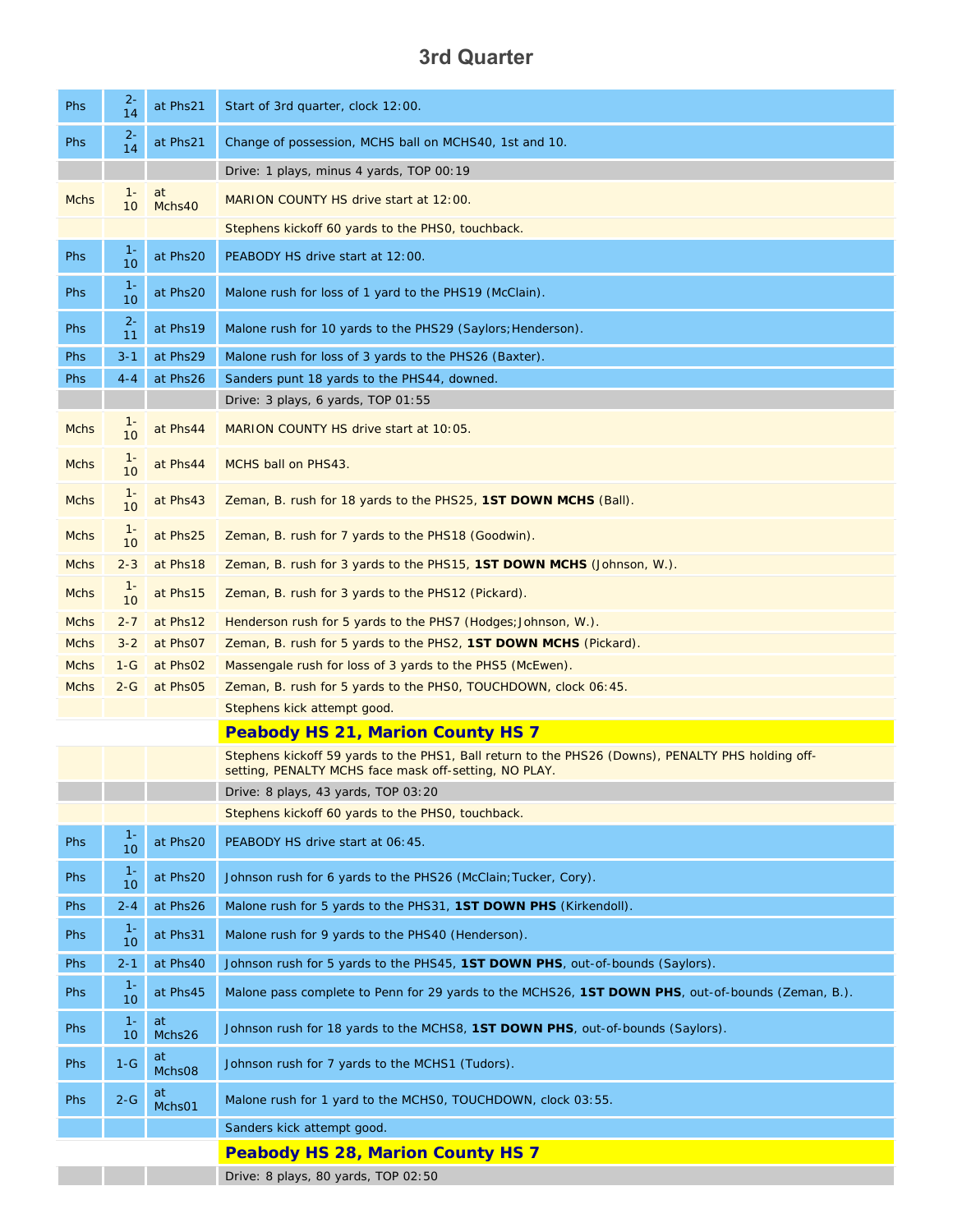|             |                          |              | Sanders kickoff 31 yards to the MCHS29, Kelley return 5 yards to the MCHS34 (Ball).          |  |
|-------------|--------------------------|--------------|----------------------------------------------------------------------------------------------|--|
| <b>Mchs</b> | $1 -$<br>10 <sup>°</sup> | at<br>Mchs34 | MARION COUNTY HS drive start at 03:55.                                                       |  |
| <b>Mchs</b> | $1 -$<br>10 <sup>°</sup> | at<br>Mchs34 | Henderson rush for loss of 4 yards to the MCHS30 (Johnson).                                  |  |
| <b>Mchs</b> | $2 -$<br>14              | at<br>Mchs30 | Massengale pass complete to Zeman, B. for 22 yards to the PHS48, 1ST DOWN MCHS (Hodges).     |  |
| <b>Mchs</b> | $1 -$<br>10              | at Phs48     | Massengale pass incomplete to Brooks (Johnson).                                              |  |
| <b>Mchs</b> | $rac{2}{10}$             | at Phs48     | Massengale pass incomplete to Phillips (Goodwin).                                            |  |
| <b>Mchs</b> | $\frac{3}{10}$           | at Phs48     | Zeman, B. rush for 10 yards to the PHS38, 1ST DOWN MCHS (Hodges).                            |  |
| <b>Mchs</b> | $\frac{1}{10}$           | at Phs38     | Brooks rush for 4 yards to the PHS34 (Goodwin).                                              |  |
| <b>Mchs</b> | $2 - 6$                  | at Phs34     | Massengale pass incomplete to Brooks.                                                        |  |
| <b>Mchs</b> | $3 - 6$                  | at Phs34     | Zeman, B. rush for 5 yards to the PHS29 (Ball).                                              |  |
| <b>Mchs</b> | $4 - 1$                  | at Phs29     | Zeman, B. rush for 2 yards to the PHS27, 1ST DOWN MCHS (McEwen; Pickard).                    |  |
| <b>Mchs</b> | $1 -$<br>10              | at Phs27     | TEAM rush for no gain to the PHS27, fumble by TEAM recovered by MCHS Massengale at PHS30.    |  |
| <b>Mchs</b> | $rac{2}{13}$             | at Phs30     | Massengale pass complete to Henderson for 1 yard to the PHS29 (Ball), QB hurry by Johnson, W |  |
|             |                          |              | Drive: 11 plays, 37 yards, TOP 04:04                                                         |  |
|             |                          |              |                                                                                              |  |

**Peabody HS 28, Marion County HS 7 Peabody HS 28, Marion County HS 7**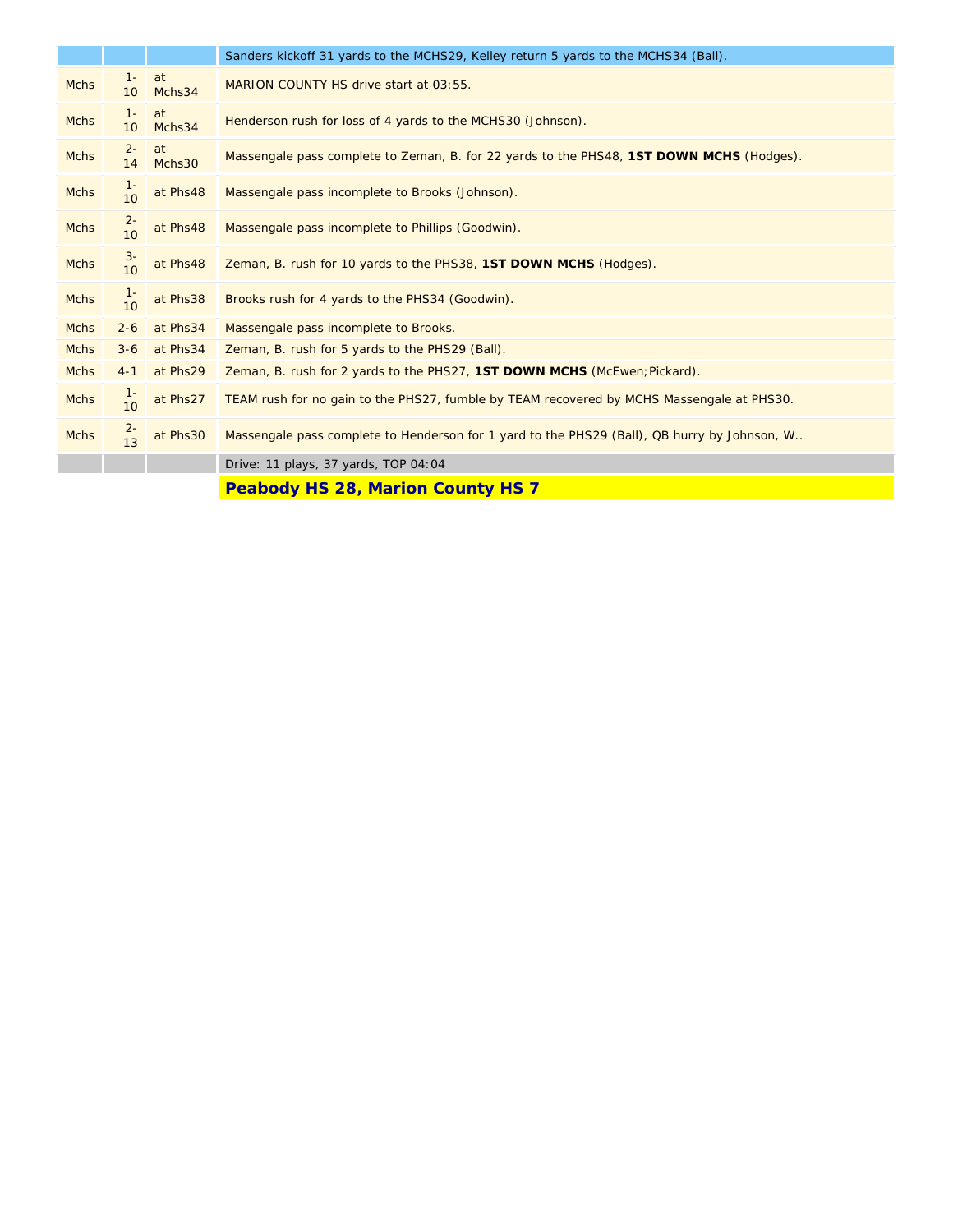### **4th Quarter**

| <b>Mchs</b> | $rac{3}{12}$              | at Phs29     | Start of 4th quarter, clock 12:00.                                                                                                            |  |
|-------------|---------------------------|--------------|-----------------------------------------------------------------------------------------------------------------------------------------------|--|
| <b>Mchs</b> | $\frac{3}{12}$            | at Phs29     | Massengale pass intercepted by Goodwin at the PHS0, Goodwin return 0 yards to the PHS0, touchback.                                            |  |
|             |                           |              | Drive: 12 plays, 37 yards, TOP 04:04                                                                                                          |  |
| Phs         | $1 -$<br>10               | at Phs20     | PEABODY HS drive start at 11:51.                                                                                                              |  |
| Phs         | $1 -$<br>10               | at Phs20     | Johnson rush for loss of 2 yards to the PHS18 (Tudors).                                                                                       |  |
| Phs         | $2 -$<br>12               | at Phs18     | Johnson rush for 1 yard to the PHS19 (Henderson).                                                                                             |  |
| Phs         | $3-$<br>11                | at Phs19     | Malone sacked for loss of 15 yards to the PHS4 (Baxter; Tudors).                                                                              |  |
| Phs         | $4-$<br>26                | at Phs04     | Sanders punt 40 yards to the PHS44, fair catch by Henderson.                                                                                  |  |
|             |                           |              | Drive: 3 plays, minus 16 yards, TOP 02:03                                                                                                     |  |
| <b>Mchs</b> | $1 -$<br>10               | at Phs44     | MARION COUNTY HS drive start at 09:48.                                                                                                        |  |
| Mchs        | $1 -$<br>10               | at Phs44     | Massengale pass incomplete to Riley (Johnson).                                                                                                |  |
| <b>Mchs</b> | $2 -$<br>10               | at Phs44     | Zeman, B. rush for 2 yards to the PHS42 (Malone).                                                                                             |  |
| Mchs        | $3 - 8$                   | at Phs42     | Massengale pass incomplete to Brooks (Ball).                                                                                                  |  |
| Mchs        | $4 - 8$                   | at Phs42     | Massengale pass complete to Henderson for 8 yards to the PHS34, fumble forced by Ball, fumble by Henderson<br>recovered by PHS Ball at PHS34. |  |
|             |                           |              | Drive: 4 plays, 10 yards, TOP 00:54                                                                                                           |  |
| Phs         | $1 -$<br>10 <sup>10</sup> | at Phs34     | PEABODY HS drive start at 08:54.                                                                                                              |  |
| Phs         | $1 -$<br>10               | at Phs34     | Johnson rush for 11 yards to the PHS45, 1ST DOWN PHS (Henderson).                                                                             |  |
| Phs         | $1 -$<br>10               | at Phs45     | Malone rush for 10 yards to the MCHS45, 1ST DOWN PHS (Henderson).                                                                             |  |
| Phs         | $1 -$<br>10 <sup>°</sup>  | at<br>Mchs45 | Johnson rush for 2 yards to the MCHS43 (Tudors).                                                                                              |  |
| Phs         | $2 - 8$                   | at<br>Mchs43 | Malone rush for 3 yards to the MCHS40 (Willis; Tucker, Cory), PENALTY PHS holding (Fesmire) 10 yards to the<br>50 yardline.                   |  |
| <b>Phs</b>  | $2 -$<br>15               | at Phs50     | 2nd and 15.                                                                                                                                   |  |
| Phs         | $2 -$<br>15               | at Phs50     | Johnson rush for loss of 7 yards to the PHS43 (Kirkendoll).                                                                                   |  |
| Phs         | $3-$<br>22                | at Phs43     | Johnson rush for 3 yards to the PHS46 (Tucker, Cory).                                                                                         |  |
| Phs         | $4-$<br>19                | at Phs46     | Timeout Peabody HS, clock 05:09.                                                                                                              |  |
| Phs         | $4-$<br>19                | at Phs46     | Sanders punt 38 yards to the MCHS16, fair catch by Henderson.                                                                                 |  |
|             |                           |              | Drive: 6 plays, 12 yards, TOP 03:52                                                                                                           |  |
| <b>Mchs</b> | $1 -$<br>10               | at<br>Mchs16 | MARION COUNTY HS drive start at 05:02.                                                                                                        |  |
| <b>Mchs</b> | $1 -$<br>10 <sup>°</sup>  | at<br>Mchs16 | Henderson rush for 9 yards to the MCHS25 (Malone).                                                                                            |  |
| Mchs        | $2 - 1$                   | at<br>Mchs25 | Zeman, B. rush for 11 yards to the MCHS36, 1ST DOWN MCHS (Pickard).                                                                           |  |
| <b>Mchs</b> | $1 -$<br>10               | at<br>Mchs36 | Massengale pass complete to Phillips for 5 yards to the MCHS41 (Goodwin).                                                                     |  |
| <b>Mchs</b> | $2 - 5$                   | at<br>Mchs41 | Massengale rush for 4 yards to the MCHS45, fumble forced by Ball, fumble by Massengale recovered by PHS<br>Johnson, J. at MCHS43.             |  |
|             |                           |              | Drive: 4 plays, 27 yards, TOP 01:01                                                                                                           |  |
| <b>Phs</b>  | $1 -$<br>10 <sup>°</sup>  | at<br>Mchs43 | PEABODY HS drive start at 04:01.                                                                                                              |  |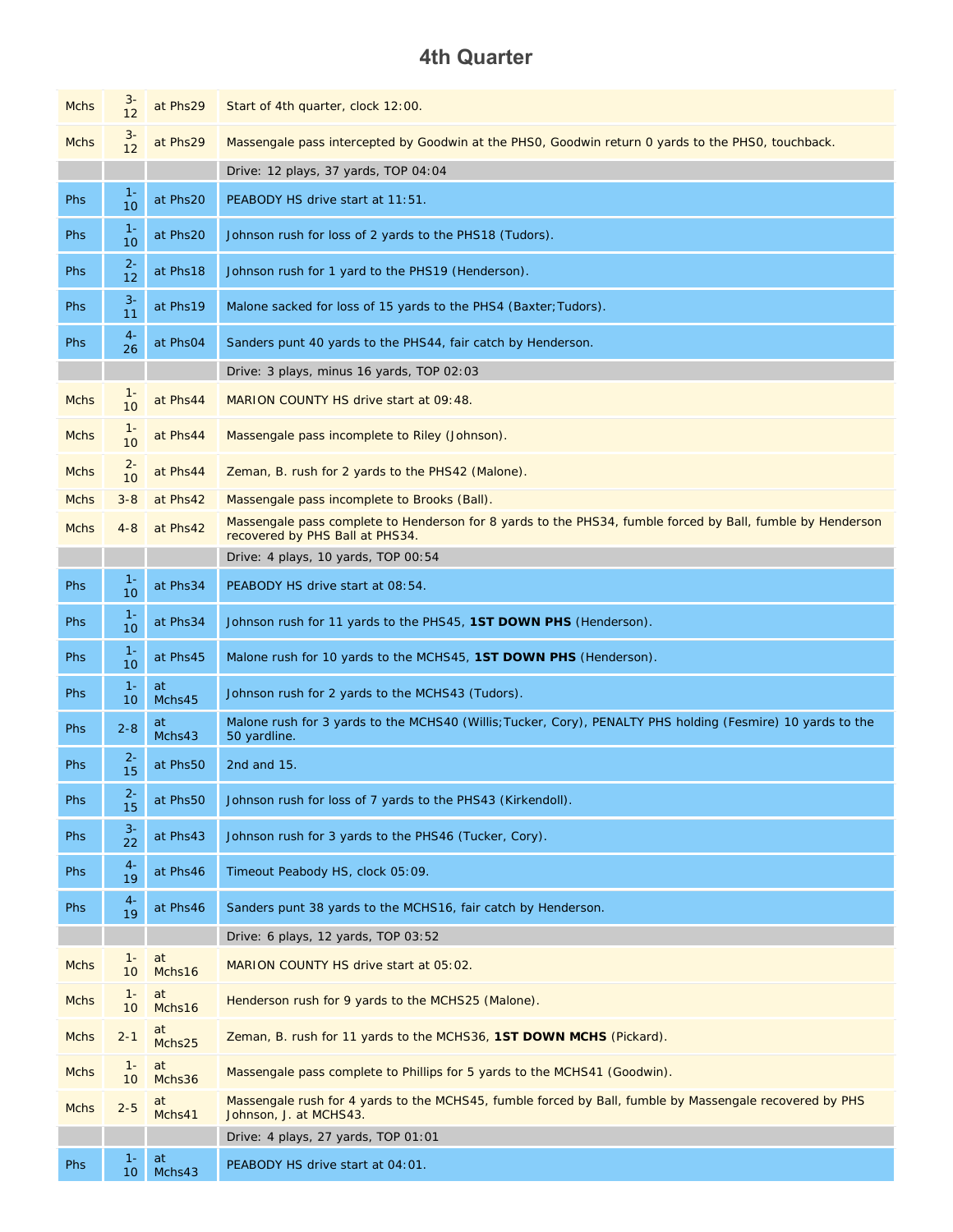| <b>Phs</b>  | $1 -$<br>10              | at<br>Mchs43 | Ball rush for 4 yards to the MCHS39 (Willis).                   |  |  |
|-------------|--------------------------|--------------|-----------------------------------------------------------------|--|--|
| Phs         | $2 - 6$                  | at<br>Mchs39 | Ball rush for 35 yards to the MCHS4, 1ST DOWN PHS (Saylors).    |  |  |
| <b>Phs</b>  | $1-G$                    | at<br>Mchs04 | Ball rush for no gain to the MCHS4 (Henderson).                 |  |  |
| Phs         | $2 - G$                  | at<br>Mchs04 | Timeout Peabody HS, clock 02:05.                                |  |  |
| <b>Phs</b>  | $2 - G$                  | at<br>Mchs04 | Ball rush for 3 yards to the MCHS1 (Baxter).                    |  |  |
| Phs         | $3-G$                    | at<br>Mchs01 | Ball rush for 1 yard to the MCHSO, TOUCHDOWN, clock 01:14.      |  |  |
|             |                          |              | Sanders kick attempt failed (blocked) (blocked by Henderson).   |  |  |
|             |                          |              | <b>Peabody HS 34, Marion County HS 7</b>                        |  |  |
|             |                          |              | Drive: 5 plays, 43 yards, TOP 02:47                             |  |  |
|             |                          |              | Sanders kickoff 60 yards to the MCHS0, touchback.               |  |  |
| <b>Mchs</b> | $1 -$<br>10              | at<br>Mchs20 | MARION COUNTY HS drive start at 01:14.                          |  |  |
| <b>Mchs</b> | $1 -$<br>10 <sup>°</sup> | at<br>Mchs20 | Zeman, B. rush for 5 yards to the MCHS25 (Ball; McEwen).        |  |  |
| <b>Mchs</b> | $2 - 5$                  | at<br>Mchs25 | Zeman, B. rush for 6 yards to the MCHS31, 1ST DOWN MCHS (Ball). |  |  |
| <b>Mchs</b> | $1 -$<br>10 <sup>°</sup> | at<br>Mchs31 | Zeman, B. rush for loss of 1 yard to the MCHS30 (McEwen).       |  |  |
| <b>Mchs</b> | $2 -$<br>11              | at<br>Mchs30 | Zeman, B. rush for 1 yard to the MCHS31 (McEwen; Jenkins).      |  |  |
| <b>Mchs</b> | $3-$<br>10               | at<br>Mchs31 | End of game, clock 00:00.                                       |  |  |
|             |                          |              | Drive: 4 plays, 11 yards, TOP 01:14                             |  |  |
|             |                          |              | <b>FINAL SCORE</b>                                              |  |  |
|             |                          |              |                                                                 |  |  |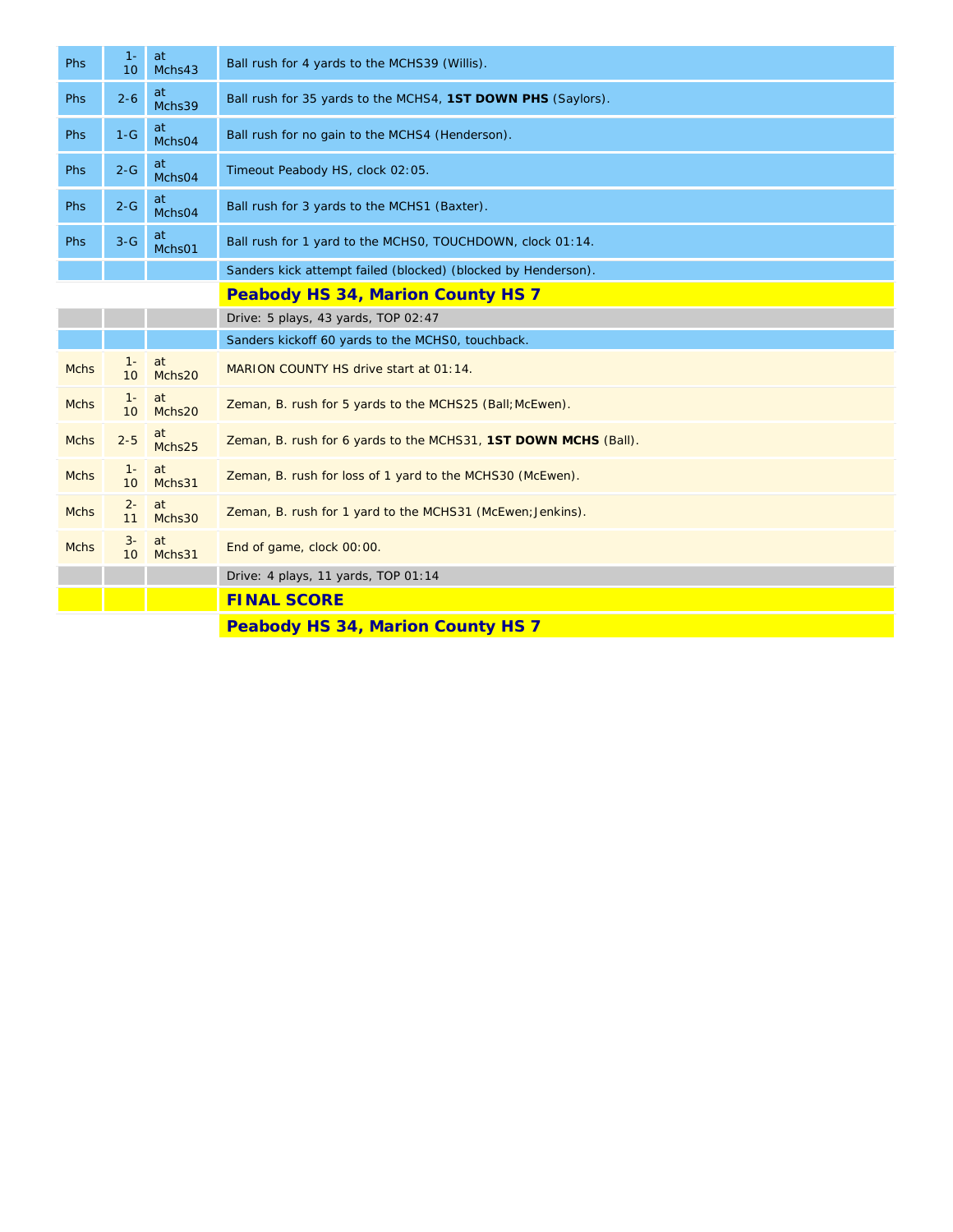# **Play Breakdown Summary**

### **Play Breakdown Summary (Final)**

| Marion County HS                                                                                                                                                                                                                                                                                                                                                                                                                                                                                                                                                                                                                                                                                                                                                                                                                 | Peabody HS                                                                                                                                                                                                                                                                                                                                                           |                                                                                                                                                                                               |
|----------------------------------------------------------------------------------------------------------------------------------------------------------------------------------------------------------------------------------------------------------------------------------------------------------------------------------------------------------------------------------------------------------------------------------------------------------------------------------------------------------------------------------------------------------------------------------------------------------------------------------------------------------------------------------------------------------------------------------------------------------------------------------------------------------------------------------|----------------------------------------------------------------------------------------------------------------------------------------------------------------------------------------------------------------------------------------------------------------------------------------------------------------------------------------------------------------------|-----------------------------------------------------------------------------------------------------------------------------------------------------------------------------------------------|
| RUN PASS Total<br>Down                                                                                                                                                                                                                                                                                                                                                                                                                                                                                                                                                                                                                                                                                                                                                                                                           | Down                                                                                                                                                                                                                                                                                                                                                                 | RUN PASS Total                                                                                                                                                                                |
| $OVERALL$ 46 12<br>58<br>$1ST$ DOWN $21$ 3<br>24<br>21 DOWN-SHORT 4 0 4<br>2ND DOWN-SHORT 4 0 4<br>2ND DOWN-MIDDLE 5 1 6<br>2ND DOWN-LONG 8 3 11<br>3RD DOWN-SHORT 2 0 2<br>3RD DOWN-MIDDLE 0 0 0<br>3RD DOWN-MIDDLE 4 4 8<br>4TH DOWN 2 1 3                                                                                                                                                                                                                                                                                                                                                                                                                                                                                                                                                                                     | $OVERALL$ 45<br>$1ST$ DOWN $23$<br>$2ND$ DOWN-SHORT 3<br>2ND DOWN-MIDDLE 7<br>$2ND\texttt{ DOMN-LONG}\dots \qquad \  \  \, 6 \qquad \  \  1$<br>$\begin{tabular}{llll} 3RD & DOWN-SHORT. & 5 & 0 \\ 3RD & DOWN-MIDDLE. . & 0 & 1 \\ \end{tabular}$<br>$\begin{tabular}{llllll} 3RD & DOWN-LONG. \dots & 1 & 2 \\ 4TH & DOWN. \dots & \dots & 0 & 0 \\ \end{tabular}$ | $\frac{9}{3}$<br>54<br>26<br>$\mathbf 0$<br>3<br>2<br>9<br>$\begin{array}{c} 7 \\ 5 \end{array}$<br>$\frac{3}{1}$<br>3<br>$\overline{\phantom{0}}$                                            |
| Marion County HS                                                                                                                                                                                                                                                                                                                                                                                                                                                                                                                                                                                                                                                                                                                                                                                                                 | Peabody HS                                                                                                                                                                                                                                                                                                                                                           |                                                                                                                                                                                               |
| Formation MUN PASS Total Formation RUN PASS Total<br>. 46                                                                                                                                                                                                                                                                                                                                                                                                                                                                                                                                                                                                                                                                                                                                                                        | $12 \t 58 \t \ldots \ldots \ldots \ldots \t 45 \t 9$                                                                                                                                                                                                                                                                                                                 | 54                                                                                                                                                                                            |
| Marion County HS (Sorted by Play type)                                                                                                                                                                                                                                                                                                                                                                                                                                                                                                                                                                                                                                                                                                                                                                                           |                                                                                                                                                                                                                                                                                                                                                                      |                                                                                                                                                                                               |
| 1ST DOWN RUN (21 RUN, 3 PASS)<br>$1 - 10$ P30 #1<br>$-1$ [<br>J.<br>$1 - 10$ M40 #1<br>$1\left[$<br>J<br>$1 - 10$ M20 #1<br>6 [<br>J<br>$1 - 10$ M47 #1<br>$\overline{2}$ [<br>J.<br>$1 - 10$ M31 #1<br>$-1$ [<br>J.<br>$1 - 10$ M20 #1<br>5 <sup>5</sup><br>-1<br>$\overline{\phantom{a}3}$ [<br>$1 - 10$ P15 #1<br>J.<br>$1 - 10$ P25 #1<br>7 [<br>J.<br>$1 - 10$ P43 #1<br>18 [<br>J.<br>1-10 M35 #1<br>4 [<br>J.<br>7 [<br>$1 - 10$ M23 #1<br>-1<br>$1 - 10$ M38 #1<br>$0$ [<br>J<br>$1 - 10$ P38 #10<br>4 [<br>J<br>$1 - 10$ P42 #10<br>2 [<br>J.<br>$1 - 10$ M20 #10<br>41 [<br>J<br>$1 - 10$ M25 #10<br>9[<br>J<br>$1 - 2$ P02 #12<br>$-3$ [<br>J.<br>$1 - 10$ M16 #21<br>9[<br>J.<br>$1 - 10$ M34 #21<br>$-4$ [<br>J.<br>$1 - 10$ P27 #TM<br>$\begin{array}{cc} 0 & \end{array}$<br>J.<br>I<br>$1 - 10$ P39 #TM<br>$0$ [ |                                                                                                                                                                                                                                                                                                                                                                      | 1ST DOWN PASS<br>$1-10$ P48 #12 to #10 $-$ [ ]<br>1-10 M36 #12 to #2 5 [<br>1-10 P44 #12 to #24 - [<br>-1<br>-1                                                                               |
| 2ND-SHORT RUN (4 RUN, 0 PASS)<br>$2 - 1$ M25 #1<br>11 [<br>-1<br>$2 - 3$ P18 #1<br>3 [<br>J.<br>2-3 M30 #1<br>5 [<br>J<br>J<br>$2 - 1$ M34 #21<br>4 [                                                                                                                                                                                                                                                                                                                                                                                                                                                                                                                                                                                                                                                                            |                                                                                                                                                                                                                                                                                                                                                                      | 2ND-SHORT PASS                                                                                                                                                                                |
| 2ND-MIDDLE RUN (5 RUN, 1 PASS)<br>2-5 P05 #1<br>5 [<br>-1<br>6 [<br>2-5 M25 #1<br>1<br>2-6 M39 #10 8 [<br>1<br>$2 - 4$ M26 #10<br>$2\left[$<br>1<br>$2-5$ M41 #12<br>4 [<br>I                                                                                                                                                                                                                                                                                                                                                                                                                                                                                                                                                                                                                                                    |                                                                                                                                                                                                                                                                                                                                                                      | 2ND-MIDDLE PASS<br>$2-6$ P34 #12 to #10 $-$ [ ]                                                                                                                                               |
| 2ND-LONG RUN<br>(8 RUN, 3 PASS)<br>2-8 P40 #1<br>10 [<br>J.<br>2-10 P44 #1<br>2 [<br>-1<br>7 [<br>$2 - 8$ M49 #1<br>1<br>$2 - 11$ P31 #1<br>6 [<br>$\Box$<br>$1 \quad$<br>2-11 M30 #1<br>$\Box$<br>2-10 M38 #1<br>3 [<br>$\Box$<br>$2 - 7$ P12 #21 5 [<br>-1<br>$2-9$ M41 #21<br>$0$ [<br>$\sim$ 1                                                                                                                                                                                                                                                                                                                                                                                                                                                                                                                               |                                                                                                                                                                                                                                                                                                                                                                      | 2ND-LONG PASS<br>2-14 M30 #12 to #1 22 [<br>-1<br>$  \left[ \begin{array}{cc} 1 \end{array} \right]$<br>2-10 P48 #12 to #2<br>-1<br>2-13 P30 #12 to #21<br>$\mathbf{I}$<br>$1 \left[ \right]$ |
| 3RD-SHORT RUN (2 RUN, 0 PASS)<br>$3-2$ P07 #1<br>5 [ ]<br>$3 - 1$ P44 #10<br>2 [ ]                                                                                                                                                                                                                                                                                                                                                                                                                                                                                                                                                                                                                                                                                                                                               |                                                                                                                                                                                                                                                                                                                                                                      | 3RD-SHORT PASS                                                                                                                                                                                |
| 3RD-MIDDLE RUN (0 RUN, 0 PASS)                                                                                                                                                                                                                                                                                                                                                                                                                                                                                                                                                                                                                                                                                                                                                                                                   |                                                                                                                                                                                                                                                                                                                                                                      | 3RD-MIDDLE PASS                                                                                                                                                                               |
| 3RD-LONG RUN (4 RUN, 4 PASS)<br>3-10 P48 #1<br>10 [<br>$\blacksquare$<br>3-9 M41 #1<br>1 [<br>$\mathbf{I}$<br>$3-6$ P34 #1<br>5 [<br>T                                                                                                                                                                                                                                                                                                                                                                                                                                                                                                                                                                                                                                                                                           |                                                                                                                                                                                                                                                                                                                                                                      | 3RD-LONG PASS<br>3-8 P42 #12 to #10 - [<br>Ι.<br>3-7 M23 #12 to #21 - [<br>J.<br>3-12 P29 #12 to #5<br>INT [<br>$\mathbf{I}$                                                                  |